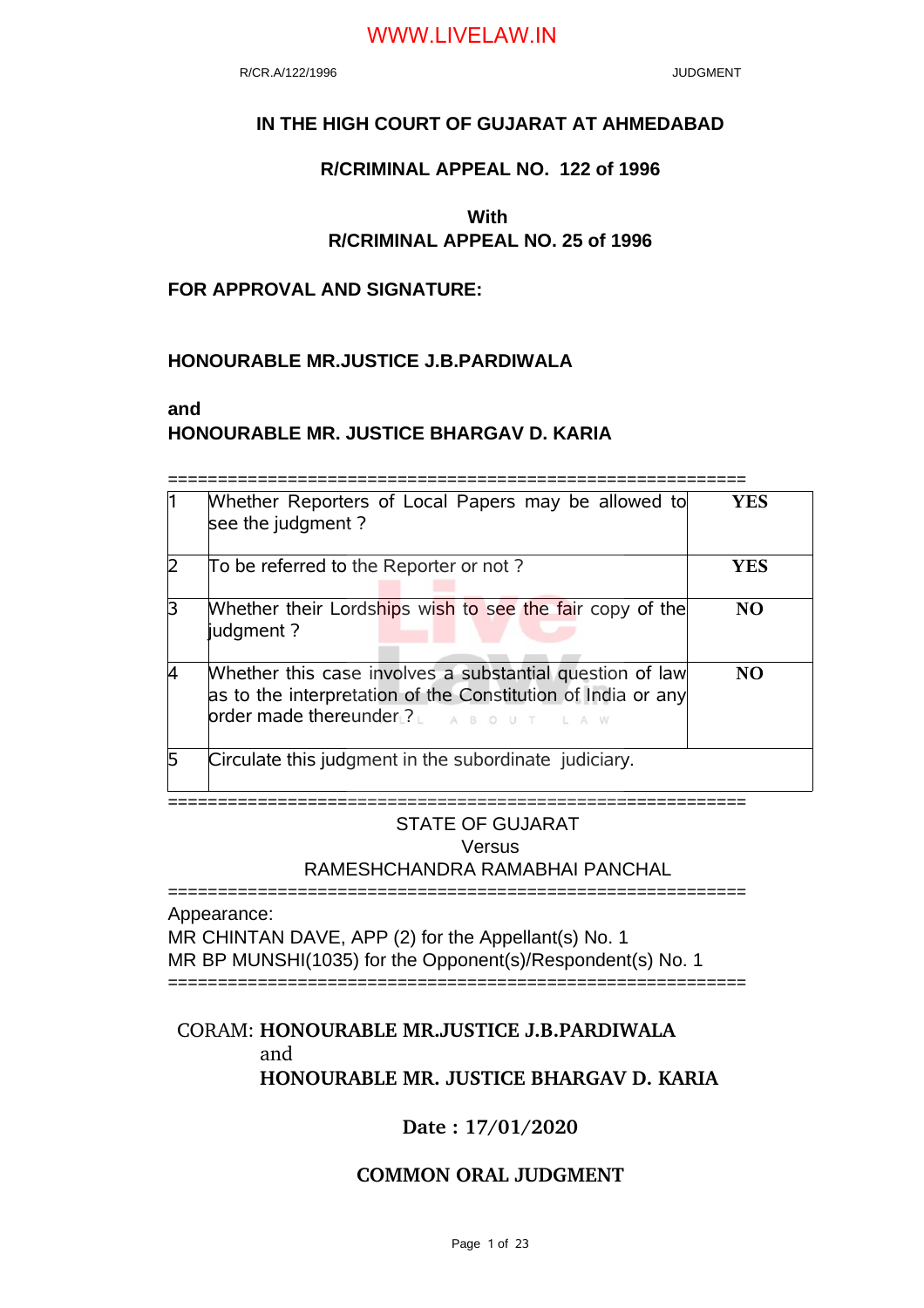#### **(PER : HONOURABLE MR.JUSTICE J.B.PARDIWALA)**

1. As both the appeals arise from a common judgment and order passed by the Additional Sessions Judge, Ahmedabad Rural, Ahmedabad dated 24<sup>th</sup> November, 1995 in the Sessions Case No.229 of 1994, those were heard analogously and are being disposed of by this common judgment and order.

2. The Criminal Appeal No.25 of 1996 is at the instance of a convictaccused of the offence punishable under Sections-363  $\&$  366 of the Indian Penal Code and is directed against the judgment and order of conviction passed by the Additional Sessions Judge, Ahmedabad Rural, Ahmedabad dated 24<sup>th</sup> November 1995 in the Sessions Case No.229 of 1994.

3. On the other-hand, the Criminal Appeal No.122 of 1996 is at the instance of the State of Gujarat being dissatisfied with the judgment and order of acquittal passed by the trial Court so far as the offence of rape punishable under Section-376 of the Indian Penal Code is concerned.

4. It appears that the accused came to be convicted for the offence punishable under Section-366 of the Indian Penal Code and has been sentenced to undergo seven years of simple imprisonment with fine of Rs.700/- and in default of payment of the amount of fine, to undergo further seven months of simple imprisonment. The accused has also been convicted for the offence punishable under Section-363 of the Indian Penal Code and has been sentenced to undergo three years of simple imprisonment with fine of Rs.500/- and in default of the payment of the amount of fine, to undergo further five months of simple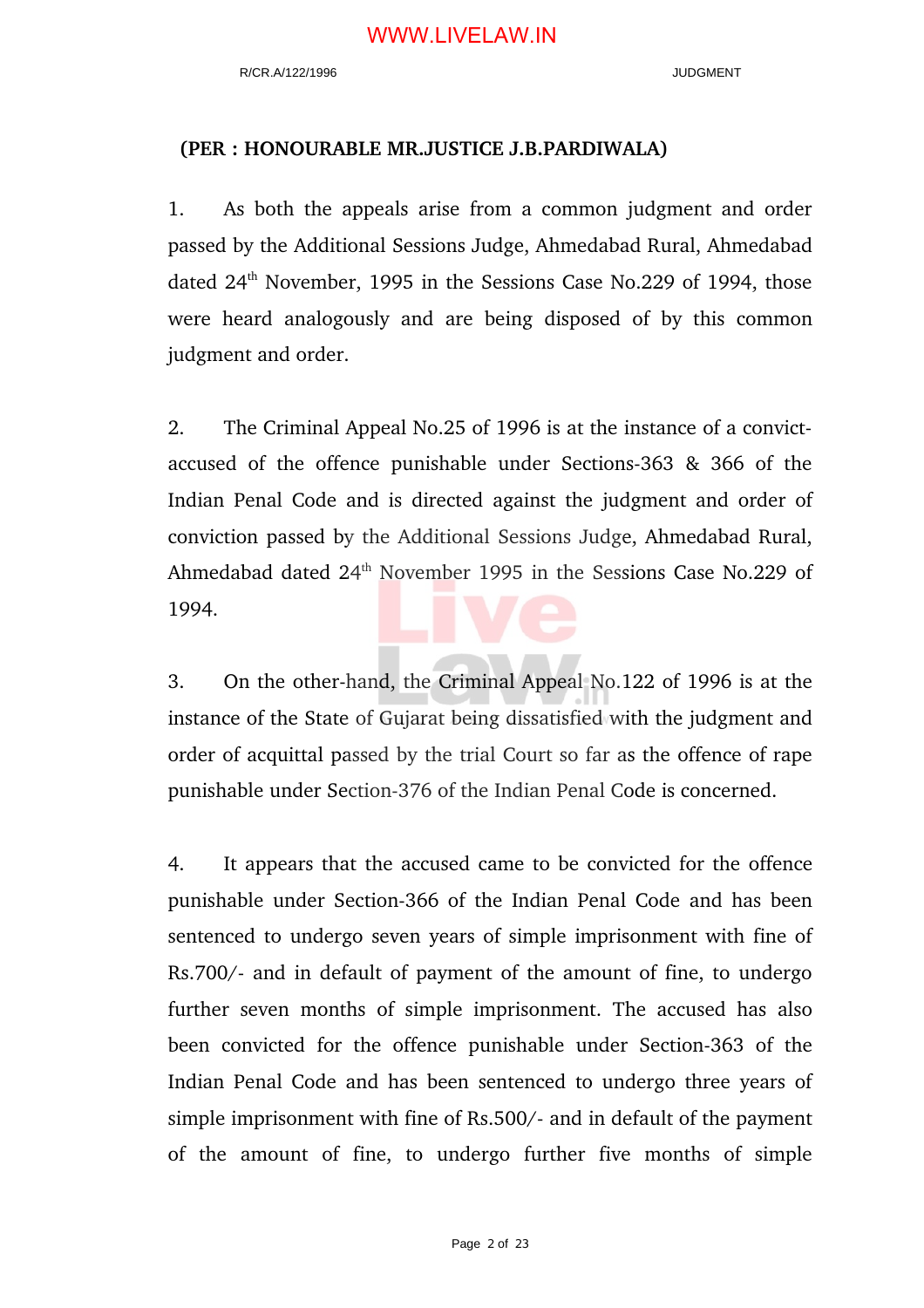imprisonment.

5. The trial Court, however, acquitted the accused so far as the charge of rape punishable under Section-376 of the Indian Penal Code is concerned.

6. *Case of the Prosecution:* It is the case of the prosecution that the victim viz.Hansaben Shankarbhai, a resident of Village-Gyaspur Bhatha, Taluka Daskroi, District-Ahmedabad while was on her way to answer nature's call early in the morning of  $26<sup>th</sup>$  March 1994 was hit by the accused with a weapon called 'Dato' and forcefully took her away. The victim was forcefully taken away by the accused to his village by name 'Godha'. According to the case of the prosecution, the accused kept the victim at his house for few days and thereafter at the house of his brother situated at Kadi. While the victim was in custody and confinement of the accuzed, she was ravished forcefully.

A B O U T

7. It appears from the materials on record that although the victim went missing from 26<sup>th</sup> March 1994, yet the F.I.R., Exh.14 came to be lodged by the mother of the victim viz.Kamuben Shankarbhai on 10<sup>th</sup> April 1994 at the Aslali Police Station.

8. Upon registration of the F.I.R., the investigation had commenced. The investigation revealed that the victim was confined at the house of the brother of the accused viz. Bhagabhai situated at village-Kadi. The Investigating Officer reached village-Kadi and was able to arrest the accused. The victim was also found present at the house of Bhagabhai i.e. the brother of the accused. The victim was thereafter forwarded for medical examination with a police yadi. The accused was also sent for medical examination with a police yadi. The Investigating Officer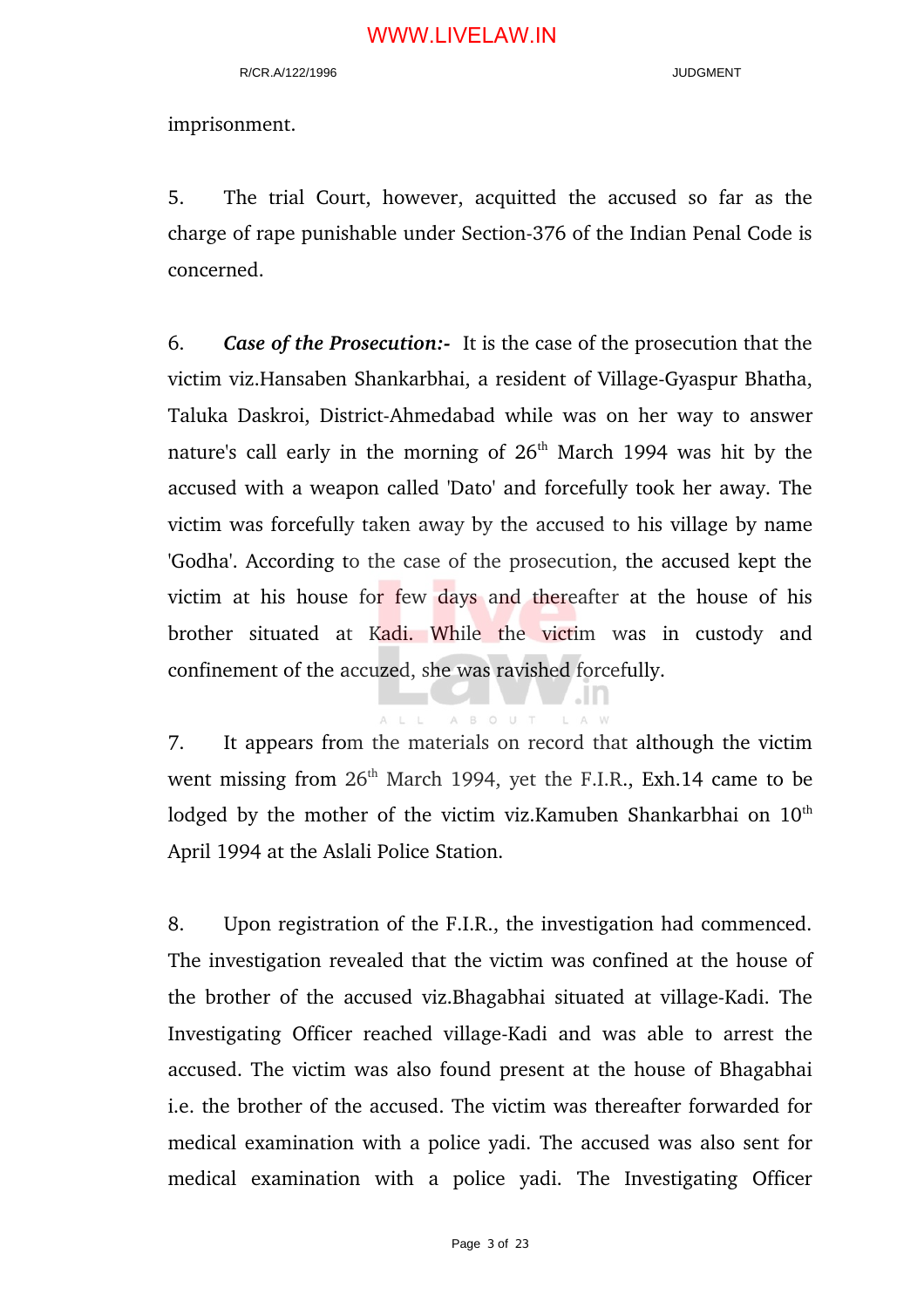#### R/CR.A/122/1996 **JUDGMENT**

collected the Certificate evidencing the date of birth, Exh.19 from the Principal of the Primary School, Gyaspur, where the victim studied for some time. The Investigating Officer also collected the admission certificate, Exh.20 from the school authority. The birth date as indicated in the Exhs.19 and 20 respectively is  $1<sup>st</sup>$  June 1978. Indisputably, on the date of the alleged offence, she was less than 16 years of age.

9. The statements of the witnesses were recorded in the course of the investigation. The medical certificate Exh.10 issued by the Civil Hospital, Ahmedabad as regards the victim was also collected. At the end of the investigation, the police filed chargesheet in the Court of the Chief Judicial Magistrate. As the offence was exclusively triable by the Sessions Court, the Chief Judicial Magistrate committed the case to the Court of Sessions under the provisions of Section-209 of the Code of Criminal Procedure. The committal culminated in the Sessions Case No.229 of 1994 in the Court of the Additional Sessions Judge, Ahmedabad Rural, Ahmedabad. ыn

10. The trial Court framed the Charge, Exh.3 against the accused vide order dated 24<sup>th</sup> July 1995. The Charge Exh.3 reads thus:-

#### *:: Charge ::*

*I, Bipinchandra D. Soni, Additional Sessions Judge, Ahmedabad (Rural), frame the charge against you accused Rameshchandra Ramabhai Panchal, age – 24, residing at – Godha, Taluka – Meghraj, that :*

*On 26/03/94, when Hansaben D/o Shankarbhai Mohanbhai, age 16, went to relieve herself amongst babool at around four o'clock in the early morning, you came over there and allured her and forcefully took her with you to Godha village against her will, and thereby, you have committed an offence punishable u/s 363 of IPC.*

*You have committed an offence u/s 366 of IPC by kidnapping*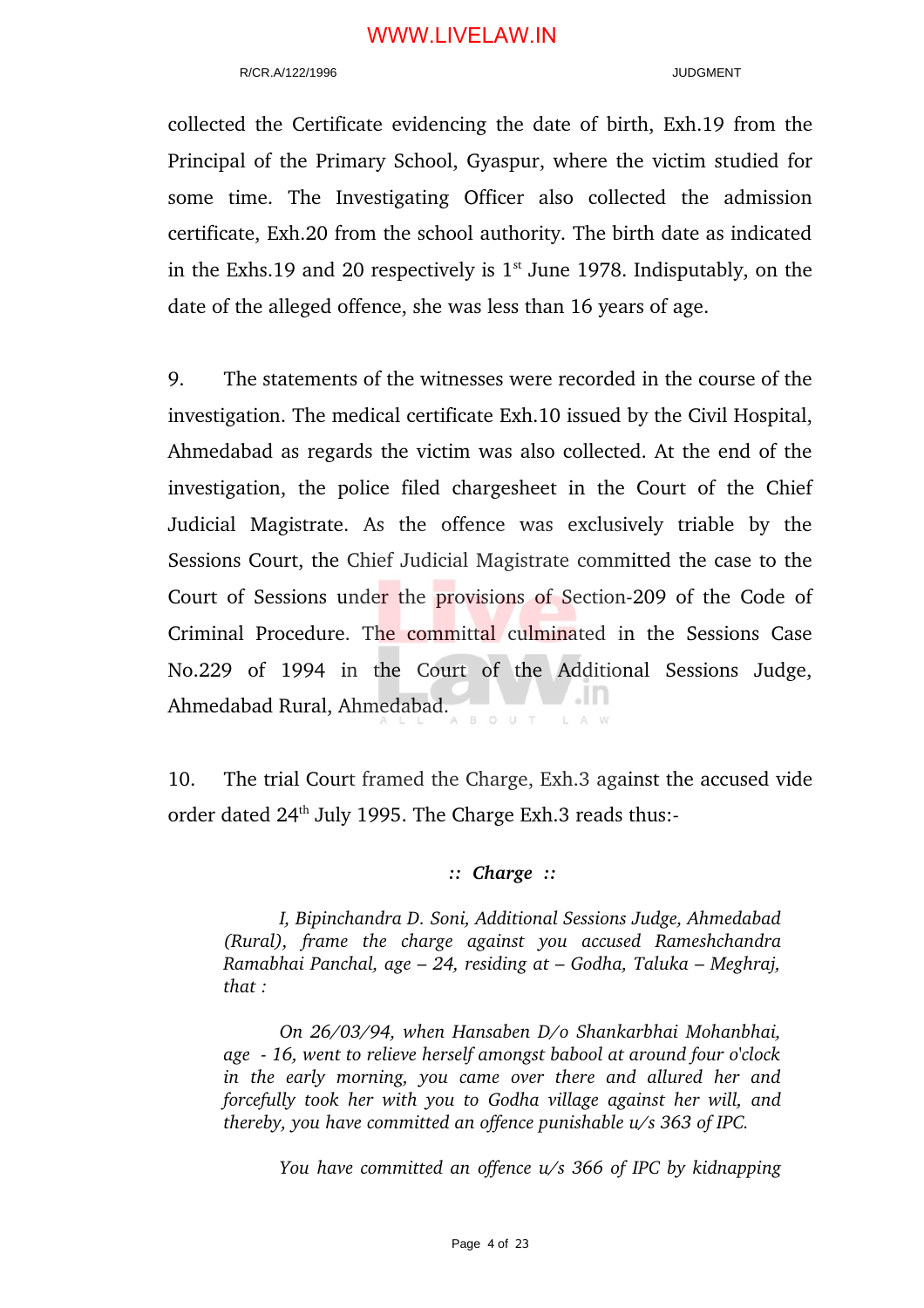#### R/CR.A/122/1996 JUDGMENT

*Hansaben at the above stated time and place with an intention to have illicit intercourse with her against her will.*

*You have committed an offence punishable u/s 376 of IPC by kidnapping Hansa at the above stated time and place and taking her to Godha village and thereafter, committing rape on her in the night and thereafter having intercourse with her daily for twenty days against her consent.*

*Since the aforesaid offence has been committed within the jurisdiction of this court, I pass the order to conduct judicial procedure against you in this regard.*

11. The accused pleaded not guilty to the aforesaid charge and claimed to be tried.

- 12. The prosecution led the following oral evidence.
	- *(1) P.W.1, Hitesh Chandulal Shukal, Exh.7.*
	- *(2) P.W.2, Gafurbhai Khengarbhai, Exh.8.*
	- *(3) P.W.3, Dr. Grishma Divyang Patel, Exh.9.*
	- *(4) P.W.4, Chhaniben Gafurbhai, Exh.12.*
	- *(5) P.W.5, Kamuben Shankarbhai Raval, Exh.13.*
	- *(6) P.W.6, Shankarbhai Mohanbhai Raval, Exh.15.*
	- *(7) P.W.7, Baluben Manabhai Vaghela, Exh.18.*
	- *(8) P.W.8, Hansaben Shankarlal [Victim], Exh.21.*
	- *(9) P.W.9, Motibhai Karshanbhai Vaghela, Exh.22.*
	- *(10) P.W.10, Rambhai Chhaganbhai Patel, Exh.23.*
	- *(11) P.W.11, Pruthvibhai Rumalbhai Parmar, Exh.25.*

13. The prosecution also led the documentary evidences.

14. On conclusion of the recording of the evidence, the trial Court recorded the statement of the accused under Section-313 of the Code of Criminal Procedure. The accused stated that the case instituted against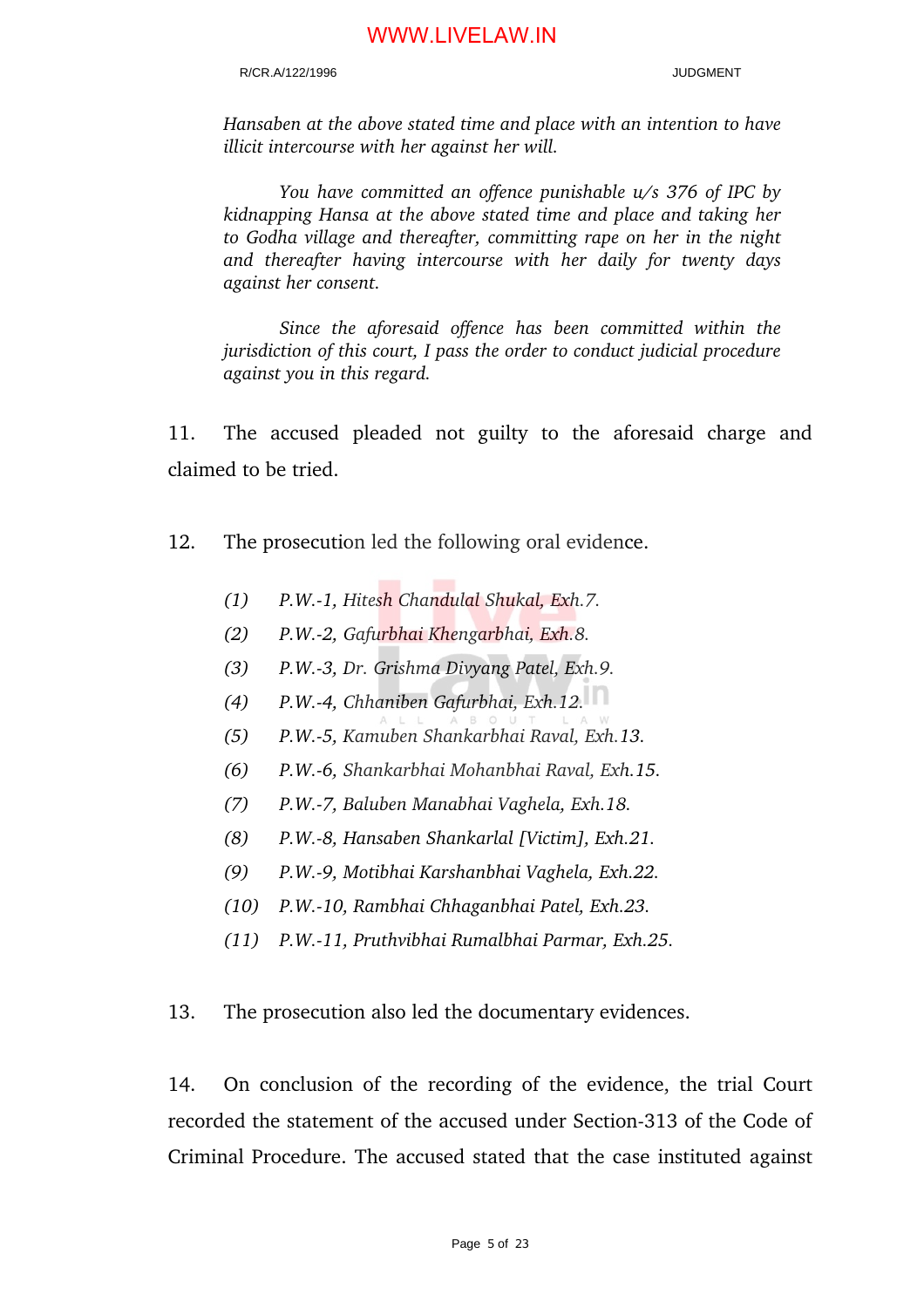#### R/CR A/122/1996 JUDGMENT

him was false and he had not committed any offence as alleged.

15. Upon appreciation of the oral as well as the documentary evidence on record, the trial Court ultimately held the accused guilty of the offences punishable under Sections-363 and 366 of the Indian Penal Code respectively and passed the order of sentence as aforesaid. However, the trial Court acquitted the accused of the charge of rape punishable under Section-376 of the Indian Penal Code on an erroneous assumption that on the date of the offence, the victim was major.

16. We are deciding a very unique acquittal appeal. We are saying so because the entire appreciation of the oral evidence on record by the trial Court, more particularly, the evidence of the victim is on the basis as if the victim was major at the time of the commission of the offence and was a consenting party. It is only at the time when the trial Court heard the prosecution and the defence on the point of sentence that the trial Court realized that it had committed a mistake in calculating the age of the victim. At one stage, the trial Court has recorded in its judgment that the victim, at the time of commission of offence, was aged 16 years 06 months and 25 days old. Later, the trial Court realized that she was less than 16 years of age. In fact, the trial Court has also acknowledged its mistake, but declined to do anything in the matter, as the order of acquittal was already pronounced.

17. For the purpose of deciding the two appeals, we need to look into the evidence of the prosecutrix. The prosecutrix, P.W.-8, Exh.21 has deposed that the accused used to work with one Gafurbhai Bharwad. The accused used to ply the tractor of Gafurbhai. Many times, in the course of the day, the accused used to pass through the house of the victim driving tractor. The accused used to look towards the victim with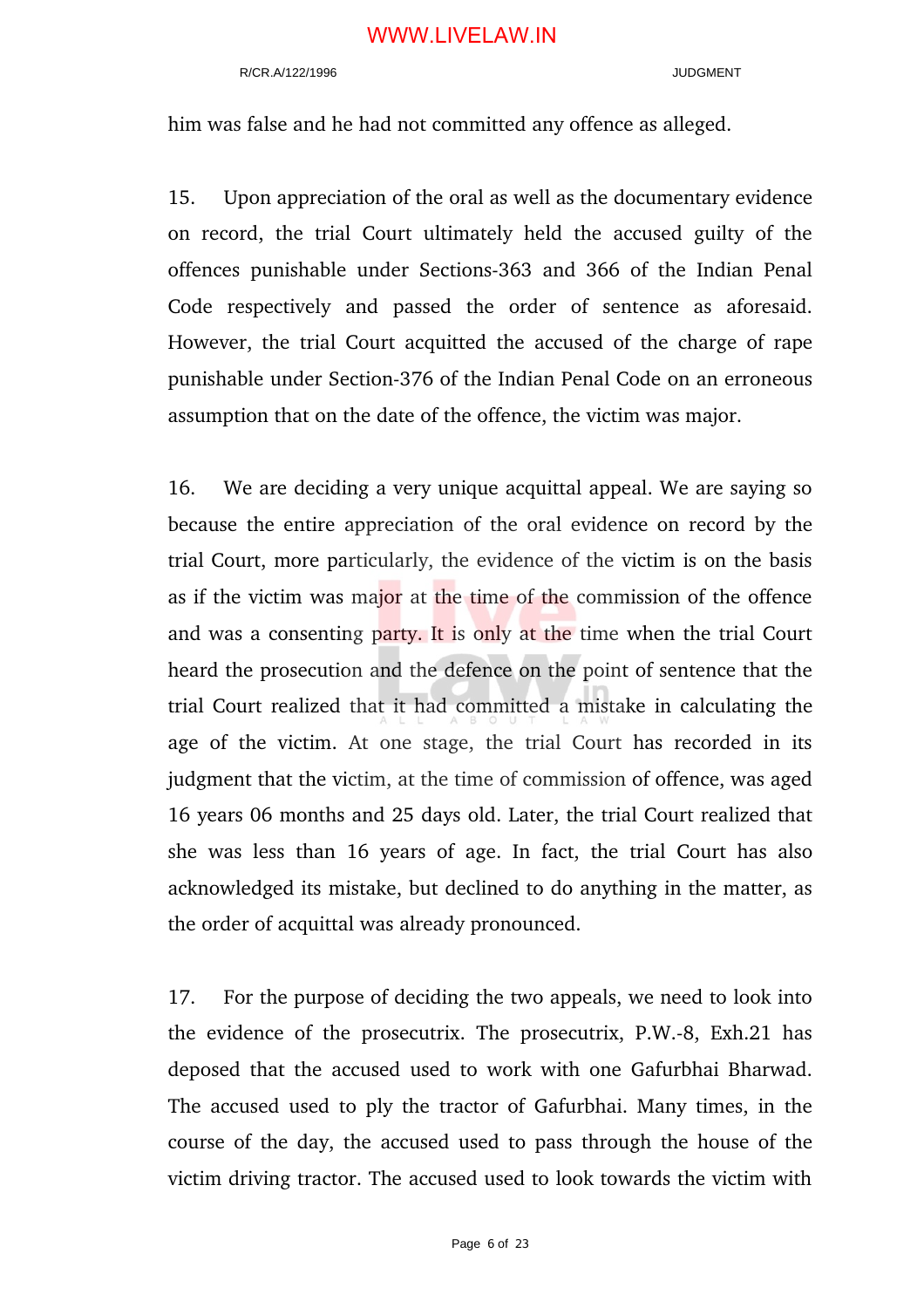#### R/CR.A/122/1996 JUDGMENT

a smile. However, according to the victim, she never responded to such gestures of the accused. According to the victim, on the date of the incident at around 5 O'clock in the early morning, while she was on her way to answer nature's call, the accused all of a sudden came from behind and hit her with an object Dato. She has deposed that thereafter the accused took her at his village-Ghoda. The accused took the victim to village-Ghoda in a Jeep. She has further deposed that on reaching the house, the accused forcefully had sexually intercourse with her. According to her, she started bleeding from her private parts. According to her, while the accused ravished her periodically, she did not do anything. For a period of one month, the victim was kept at village-Ghoda by the accused. For about 4 to 5 times in one month, the accused had indulged in sexually intercourse with her and too without her consent. She has further deposed that the accused never used to allow her to go outside the house. One day, the brother of the accused came from his village-Kadi and took the victim and his brother alongwith him to Kadi. After reaching Kadi, the accused took up a job. While the accused was at his job, the victim used to stay at home. She has further deposed that the other employees in the factory used to inquire with her whether she had got married with the accused. She used to reply that she had not got married. The employees used to inquire with the victim why the accused was beating her. In reply, the victim used to say that the accused had forcibly brought her alongwith him and if she would say no to anything, the accused would assault. In her evidence, the victim has further deposed that the accused was told by his brother viz.Bhagabhai to go and drop her at her house, however, the accused declined. Later, the victim was able to run away from the custody of the accused and somehow reached the house of her parents. She has deposed that before the incident she was married. However, she did not reside even for one day with her husband after her marriage. She did not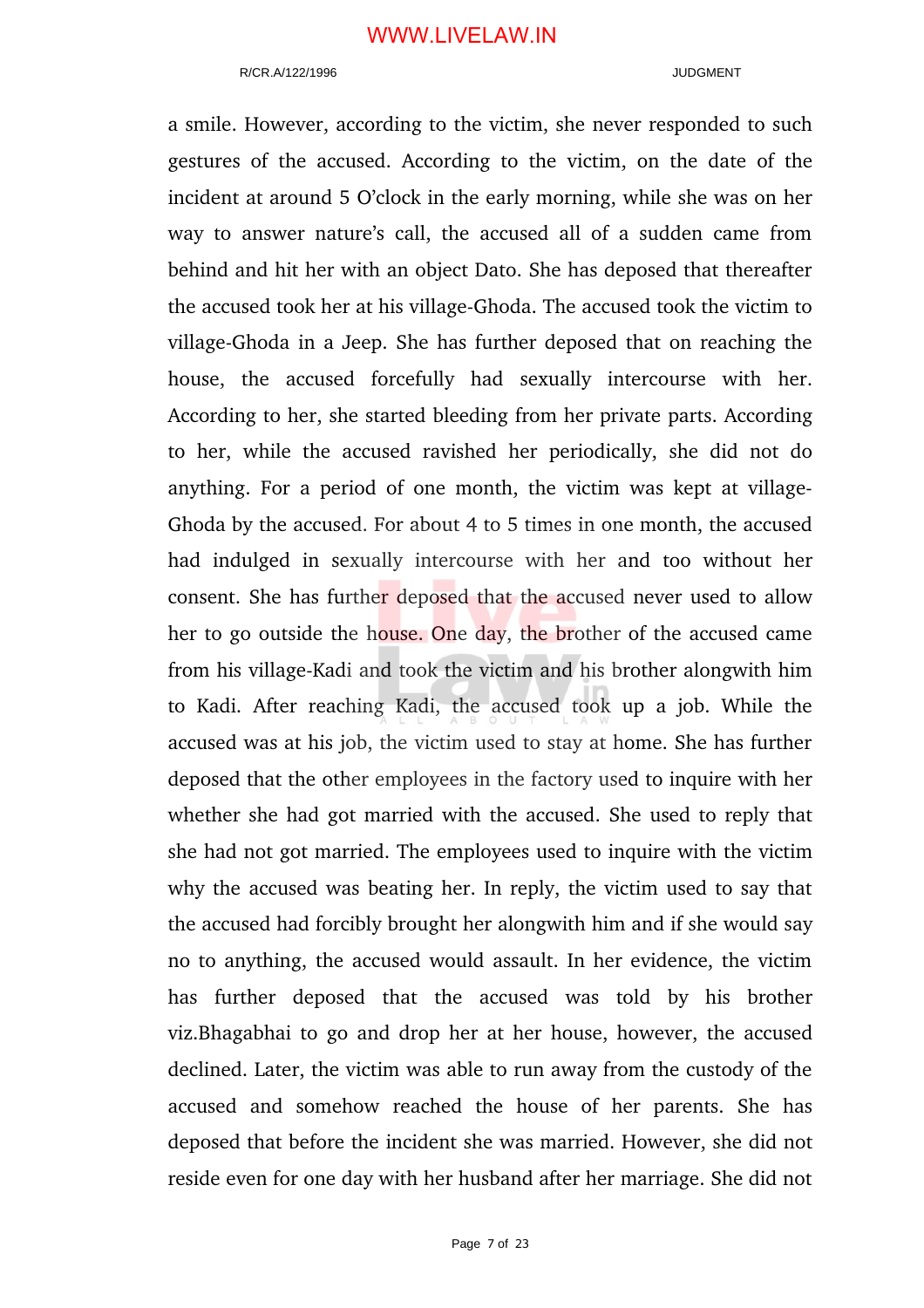#### R/CR A/122/1996 JUDGMENT

maintain any relations as a wife with her husband.

18. In her cross-examination, she has deposed that she had not disclosed before anyone that the accused had brought her alongwith him. She has deposed in her cross-examination that she did not disclose before anyone that the accused used to beat her. She was married 12 months before the incident at village-Kasindra. Many suggestions have been put by the defence counsel, however, all those suggestions have been denied by the victim. The victim in her cross-examination has admitted that she has not stated in her police statement that while she was on her way to answer the nature's call at around 5 o'clock in the early morning, the accused came from behind and hit her with a 'Dato'. The defence counsel also tried to bring the other contradiction in the form of omissions on record but unfortunately, the defence counsel failed to prove such contradictions in the form of omissions through the evidence of the Investigating Officer.

In the cross-examination, the defence counsel has put a very deadly suggestion to the victim. The reply of the victim to such suggestion goes against the accused.

.in

19. In the crossexamination, the victim has stated in reply to the suggestions made by the defence counsel that there is a temple in the factory premises and one Bapu sits in the said temple. The victim had informed the Bapu that the accused had brought her by force and she wanted to go back to her parental home. The Bapu inquired as to why the victim came at the house of the accused as the accused not a good person. Later, the Bapu hired a rickshaw and made the victim sit in the rickshaw and accordingly, the victim reached her parental house.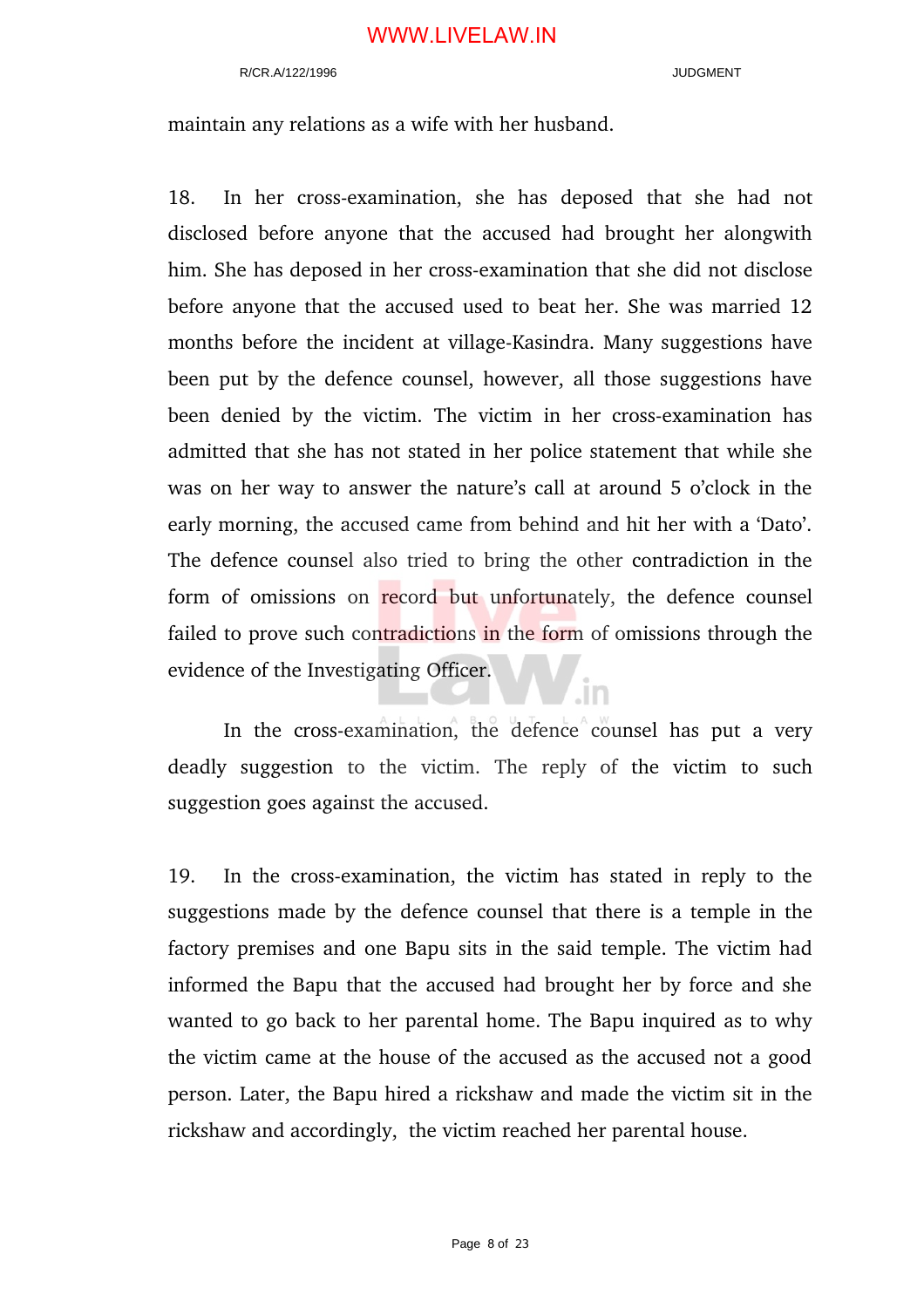20. In the aforesaid context, we may refer to and rely upon a decision of this Court in the case of *Tarjubhai Narsingbhai Rathwa Vs. State of Gujarat; Criminal Appeal No.2083 of 2008; decided on 14/02/2014*.

"During the course of cross-examination with a view to discredit the *witness or to establish the defence on preponderance of probabilities suggestions are hurled on the witness, but if such suggestions, answer to those incriminate the accused in any manner, then the same would definitely be binding and could be taken into consideration along with other evidence on record in support of the same."*

21. We shall now look into the evidence of Dr. Grishma Divyang Patel, P.W.3, Exh.9. Dr. Patel in her evidence has deposed that a girl by name Hansaben was brought at the hospital on  $2<sup>nd</sup>$  August 1994 at 2:15 hours in the afternoon by police with a yadi for medical examination. She has deposed that the medical examination revealed the following:

- (i) The body of the patient was well built. No external signs or injuries were noted on the body. No external marks of any kind were noted or found on the body of the victim.
- (ii) The hair on her private part was found matted. No hair found on the underarms.
- (iii) Two fingers could easily be inserted in her vagina. Her breasts were fully developed.

22. She has further deposed that the internal examination revealed the following:

*No semen was found on the vaginal swab. The hymn was found torned.*

There is no cross examination of the P.W.3, Dr. Grishma Patel.

23. The contents of the medical certificate, Exh.10 are quite disturbing. It appears that in the course of the medical examination of the victim, the two-finger test was conducted.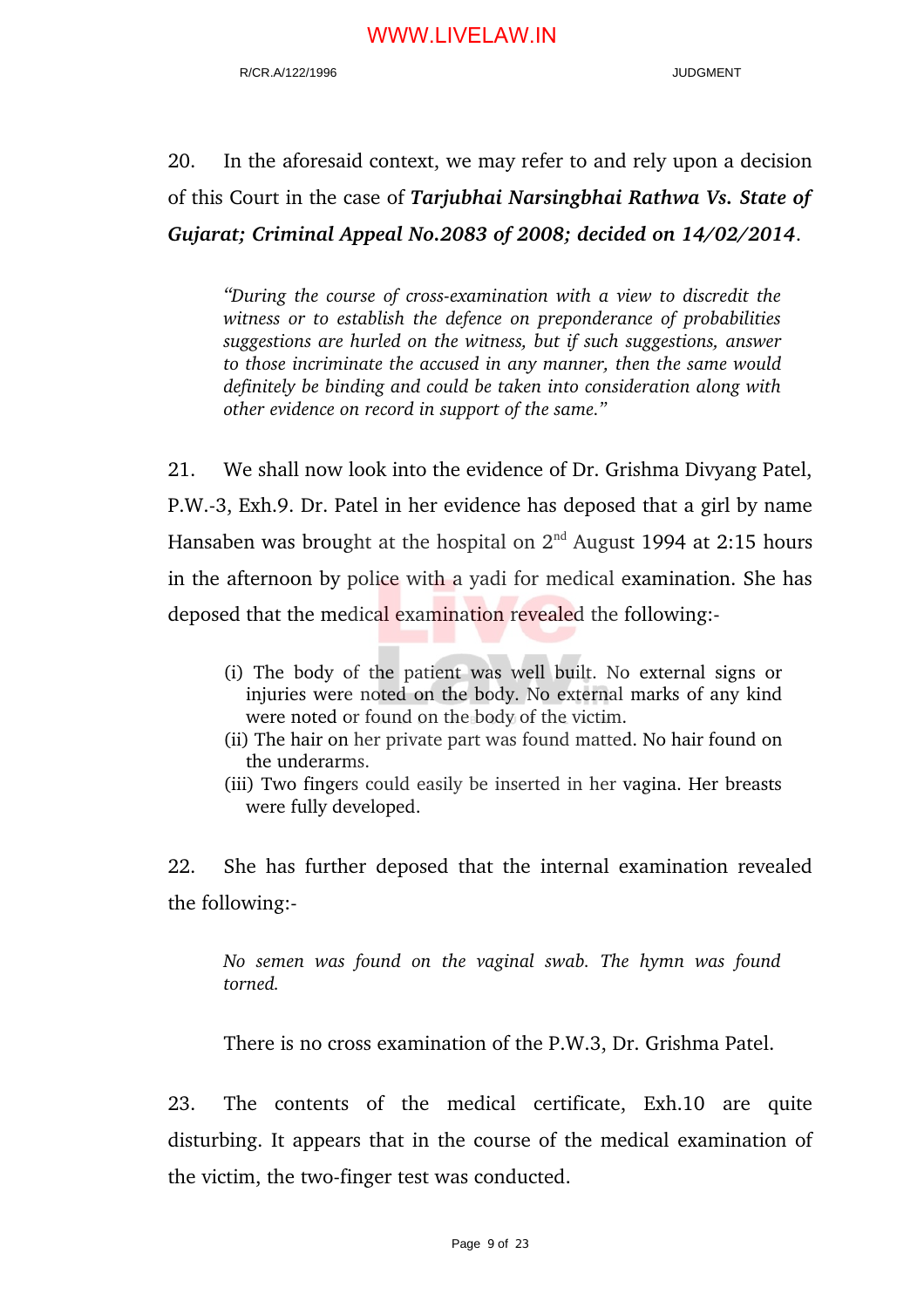24. The two-finger test also known as the PV (Per Vaginal) refers to an intrusive physical examination of a woman's vagina to figure out the laxity of vaginal muscles and whether the hymen is distensible or not. In this, the doctor puts two fingers inside the woman's vagina and the ease with which the fingers penetrate her are assumed to be in direct proportion to her sexual experience. Thus, if the fingers slide in easily the woman is presumed to be sexually active and if the fingers fail to penetrate or find difficulty in penetrating, then it is presumed that she has her hymen intact, which is a proof of her being a virgin.

25. It is relevant to quote Section-146 of the Indian Evidence Act. It reads thus:

*146. Questions lawful in crossexamination.—When a witness is cross-examined, he may, in addition to the questions herein-before referred to, be asked any questions which tend—*

(1) to test his veracity,

(2) to discover who he is and what is his position in life, or

(3) to shake his credit, by injuring his character, although the answer to such questions might tend directly or indirectly to criminate him or might expose or tend directly or indirectly to expose him to a penalty or forfeiture: 1[Provided that in a prosecution for rape or attempt to commit rape, it shall not be permissible to put questions in the cross-examination of the prosecutrix as to her general immoral character.]

26. Despite the aforesaid proviso, the two-finger test leading to the formation of the medical opinion regarding consent allows the past sexual history of the victim to cause prejudice to her testimony.

27. The test itself is one of the most unscientific methods of examination used in the context of sexual assault and has no forensic value. Whether a survivor is habituated to sexual intercourse prior to the assault has absolutely no bearing on whether she consented when the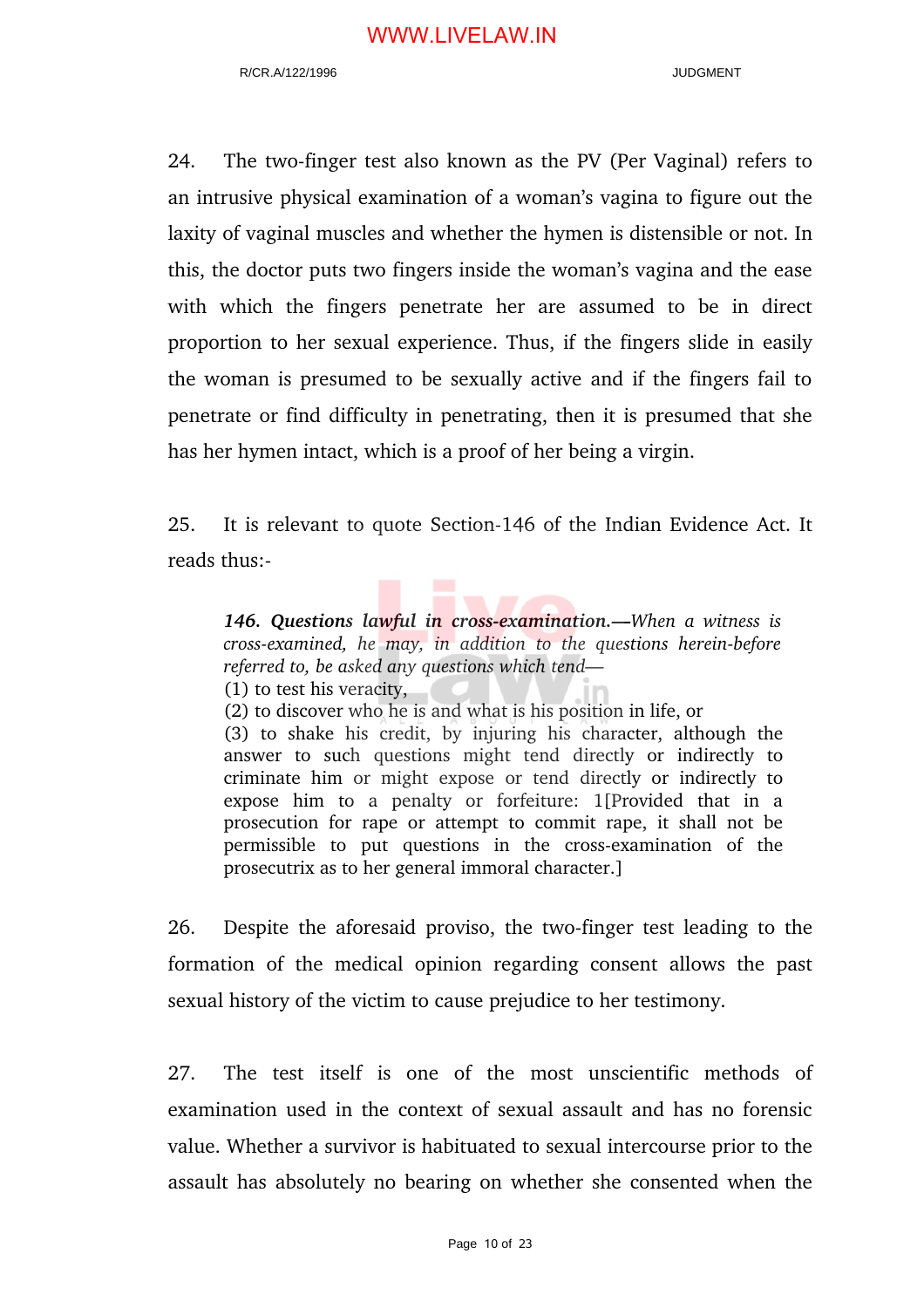#### R/CR.A/122/1996 JUDGMENT

rape occurred. Section 155 of the Indian Evidence Act, does not allow a rape victim's credibility to be compromised on the ground that she is "of generally immoral character.

28. The two-finger test is unconstitutional. It violates the right of the victim to privacy, physical and mental integrity and dignity. Thus, this test, even if the report is affirmative, cannot *ipso facto*, give rise to presumption of consent. In view of the International Covenant on Economic, Social, and Cultural Rights 1966 and the United Nations Declaration of Basic Principles of Justice for Victims of Crime and Abuse of Power 1985, the victim of sexual assault are entitled to legal recourse that does not traumatize them or violate their physical or mental integrity and dignity. They are also entitled to medical procedures conducted in a manner that respects their right to consent. Medical procedures should not be carried out in a manner that constitutes cruel, inhuman, or degrading treatment and health should be of paramount consideration while dealing with gender-based violence. The State is under an obligation to make such services available to survivors of sexual violence. Proper measures should be taken to ensure their safety and there should be no arbitrary or unlawful interference with their privacy. *[See: Lilu @ Rajesh and Anr. Vs. State of Haryana; (2013) 14 SCC 643]*

29. We quote the relevant observations made by the Supreme Court in the case of *Lilu @ Rajesh [Supra]*.

*"12. In State of Punjab v. Ramdev Singh, AIR 2004 SC 1290, this court dealt with the issue and held that rape is violative of victim's fundamental right under Article 21 of the Constitution. So, the courts should deal with such cases sternly and severely. Sexual violence, apart from being a dehumanizing act, is an unlawful intrusion on the right of privacy and sanctity of a woman. It is a serious blow to her supreme*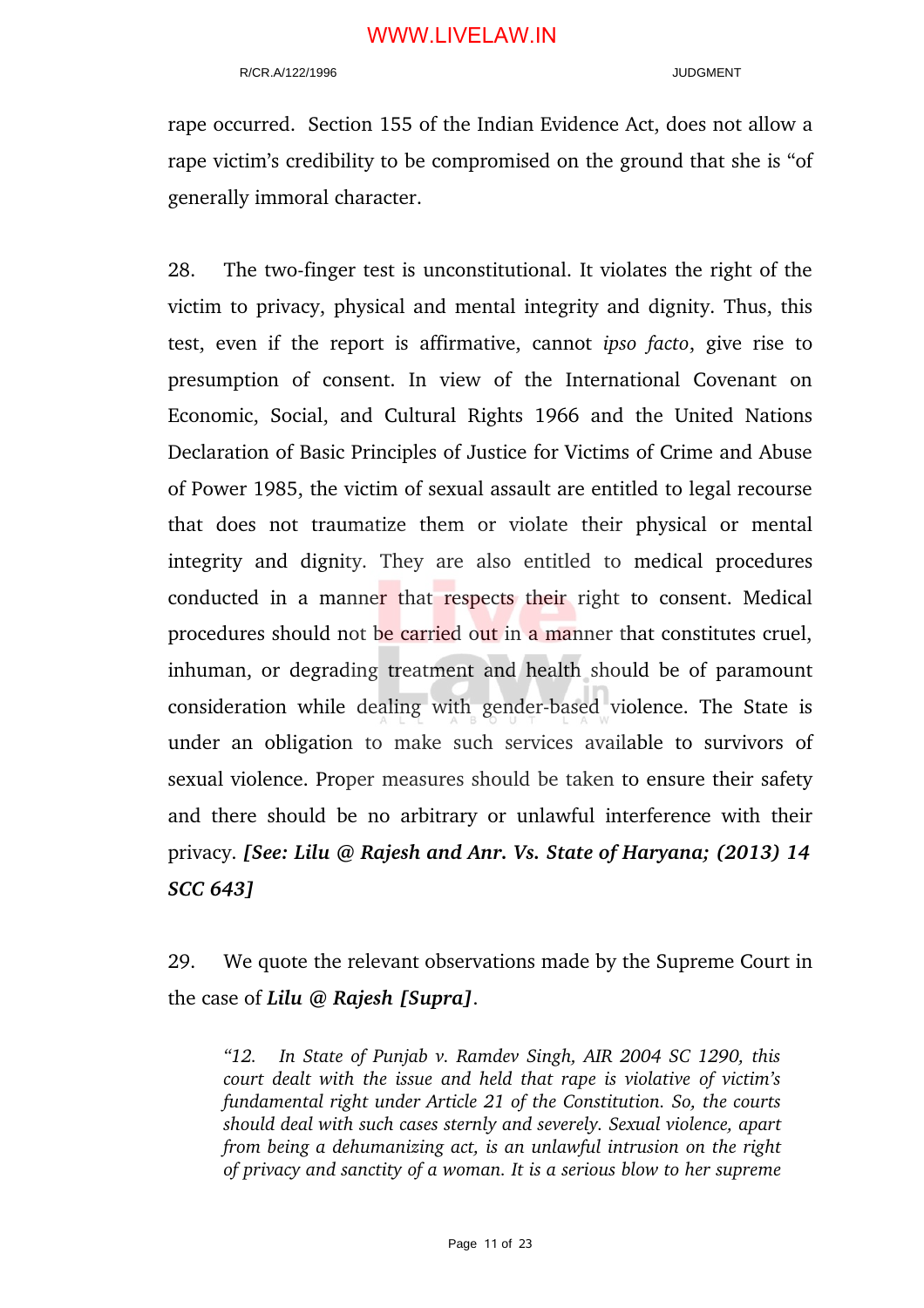#### R/CR.A/122/1996 JUDGMENT

*honour and offends her selfesteem and dignity as well. It degrades and humiliates the victim and where the victim is a helpless innocent child or a minor, it leaves behind a traumatic experience. A rapist not only causes physical injuries, but leaves behind a scar on the most cherished position of a woman, i.e. her dignity, honour, reputation and chastity. Rape is not only an offence against the person of a woman, rather a crime against the entire society. It is a crime against basic human rights and also violates the most cherished fundamental right guaranteed under Article 21 of the Constitution.* 

*13. In view of International Covenant on Economic, Social, and Cultural Rights 1966; United Nations Declaration of Basic Principles of Justice for Victims of Crime and Abuse of Power 1985, rape survivors are entitled to legal recourse that does not retraumatize them or violate their physical or mental integrity and dignity. They are also entitled to medical procedures conducted in a manner that respects their right to consent. Medical procedures should not be carried out in a manner that constitutes cruel, inhuman, or degrading treatment and health should be of paramount consideration while dealing with genderbased violence. The State is under an obligation to make such services available to survivors of sexual violence. Proper measures should be taken to ensure their safety and there should be no arbitrary or unlawful interference with his privacy.* 

*14. Thus, in view of the above, undoubtedly, the two finger test and its interpretation violates the right of rape survivors to privacy, physical and mental integrity and dignity. Thus, this test, even if the report is affirmative, cannot ipso facto, be given rise to presumption of consent."*

30. Recently, the Supreme Court in *Re: Assessment of The Criminal Justice System in Response To Sexual Offences in SMW (Cri.) No(s).04* of 2019 passed an order dated 18<sup>th</sup> December, 2019. We quote the relevant paragraphs of the said order.

*14. The Ministry of Health and Family Welfare, Government of India had prepared "Guidelines & Protocols: Medico- legal care for survivors/victims of sexual violence".*

*15. The Ministry of Women and Child Development has designed a Medical Kit for examination of the victim and the accused in cases of rape. The Union Government and the State Government have not provided this medical kit to all the Primary Health Centers or Community Health Centers. This Medico Forensic Kit is essential for*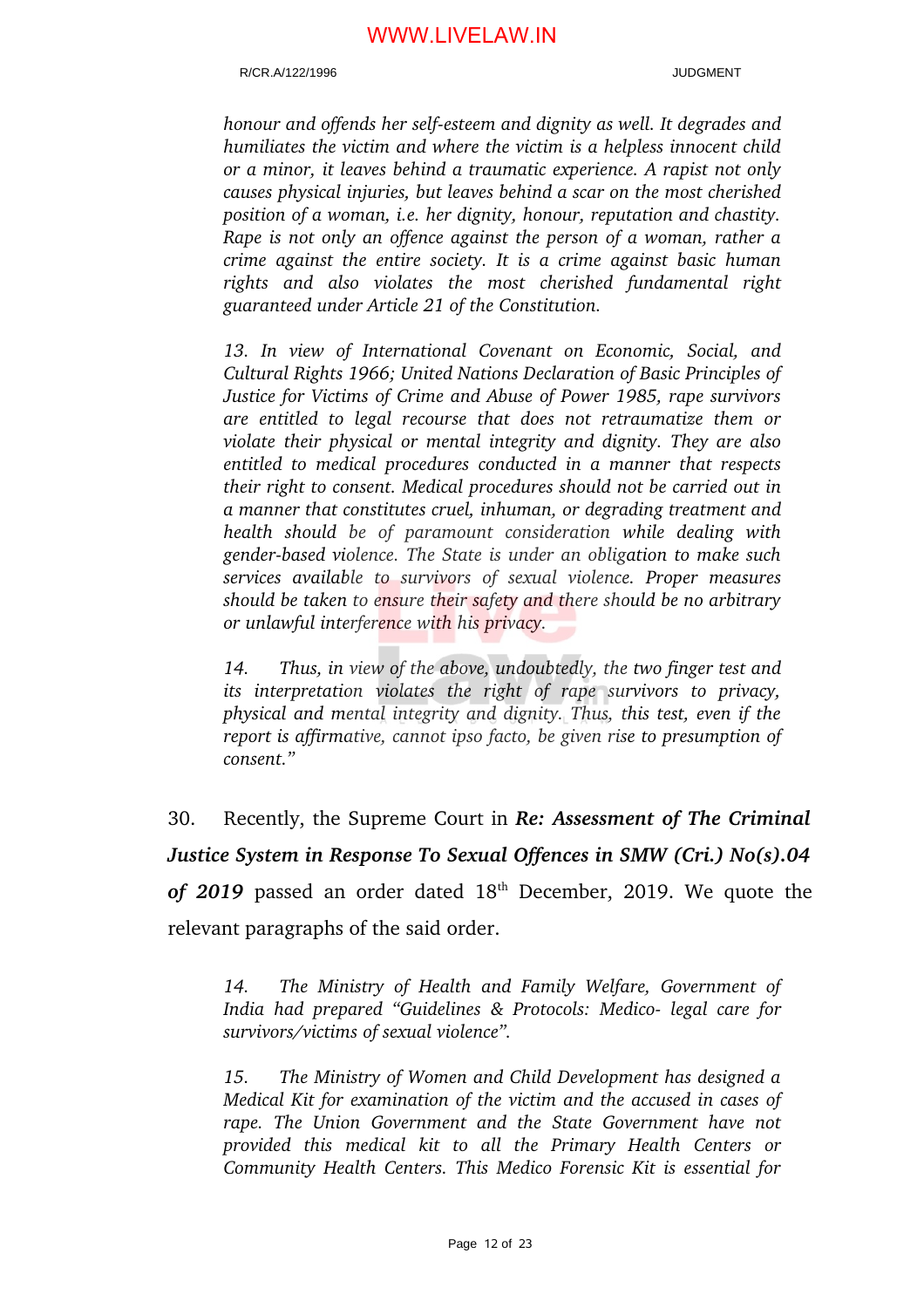#### R/CR A/122/1996 JUDGMENT

*collection of Medical/DNA evidence*.

16. Further, Per-Vaginum examination commonly referred to as 'Two*finger test' has been held to be of no consequence and violative of the dignity of woman. In the case of Lillu alias Rajesh and Anr. v. State of Haryana, (2013) 14 SCC 643 it was observed as follows:* 

*"In view of International Covenant on Economic, Social, and Cultural Rights 1966; United Nations Declaration of Basic Principles of Justice for Victims of Crime and Abuse of Power 1985, rape survivors are entitled to legal recourse that does not retraumatize them or violate their physical or mental integrity and dignity. They are also entitled to medical procedures conducted in a manner that respects their right to consent. Medical procedures should not be carried out in a manner that constitutes cruel, inhuman, or degrading treatment and health should be of paramount consideration while dealing with gender based violence. The State is under an obligation to make such services available to survivors of sexual violence. Proper measures should be taken to ensure their safety and there should be no arbitrary or unlawful interference with his privacy.*

*Thus, in view of the above, undoubtedly, the two-finger test and its interpretation violates the right of rape survivors to privacy, physical and mental integrity and dignity."* 

*17. Thus, we consider it appropriate to call for status report with regard to the following:* 

*(1) whether the Medical Opinion in the cases relating to rape and similar offences is being given in compliance with the mandate of Section 164A of Cr.P.C.?* 

*(2) whether the Medical Opinion in the cases relating to rape and similar offences is being given in tune with definition of rape under Section 375 of IPC as it stands today?* 

*(3) whether the states have adopted the Guidelines & Protocols of The Ministry of Health and Family Welfare, Government of India or have they prepared their own Guidelines & Protocols?* 

(4) whether requisite Medico-forensic kit are available with all the *hospitals/health centres run by the Government or by local authorities?* 

*(5) whether the medical experts have done away with the Per-Vaginum examination commonly referred to as 'Two-finger test' and whether*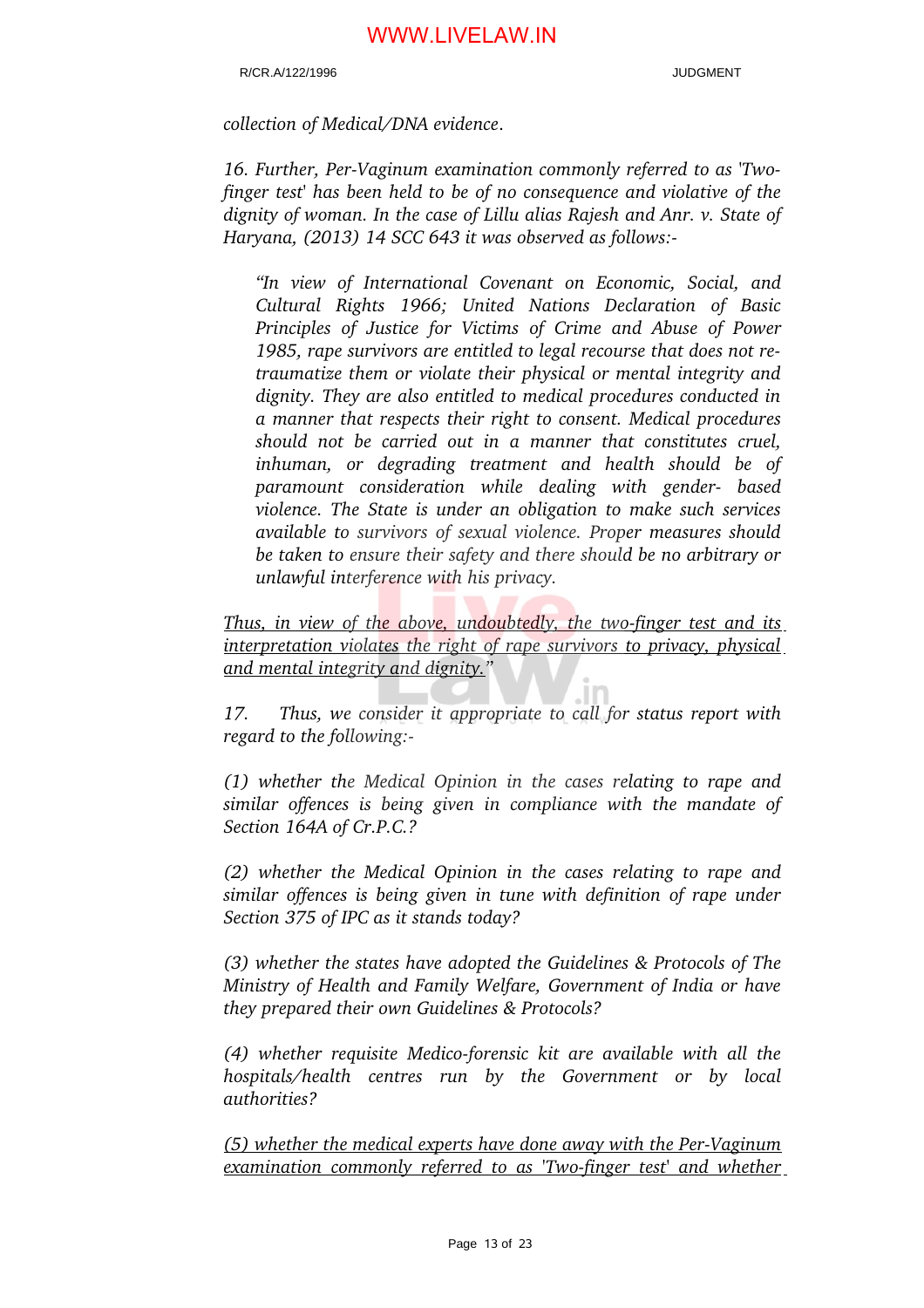#### R/CR.A/122/1996 JUDGMENT

#### *any directions have been issued by the states in this regard?*

*(6) whether medical experts have done away with the practice of giving opinion on the previous sexual experience of the victim or any directions have been issued by the states in this regard?* 

*(7) whether lady medical practioners, if mandated, are available at all* district and sub-divisional headquarters to draw up the medical *examination report of the victim?* 

31. The learned APP submitted that he is not sure whether the State of Gujarat has issued any directions to do away with the Per-Vaginum examination i.e. the "two-finger test". As the Supreme Court is looking into this issue, we need not to go further in the matter. Our endeavour is to remind the trial Courts as well as the medical fraternity that the "twofinger test" is unconstitutional, as it violates the right of the victim of sexual assault to privacy, physical and mental integrity and dignity. If the trial Court comes across any such medical certificate, wherein, there is a reference of such test, then it should take cognizance of the same and do the needful in the matter. .m

> A B O U T  $A \perp \perp$

32. We take notice of the fact that the Maharashtra Government has done away with finger test on rape victims by issuing a Government Resolution in 2013. The Resolution says that such test is non-scientific most of the time, often resulting in hurdles in the investigations and miscarriage of justice. This GR was issued based on a report by eight member panel appointed by the Maharashtra Government. The GR explained that the procedure of finger test is degrading and crude and medically and scientifically irrelevant. Information about the past sexual conduct has been considered irrelevant and the doctor need not verify if the victim habitually has sexual intercourse.

33. The Planning Commission's Working Group headed by the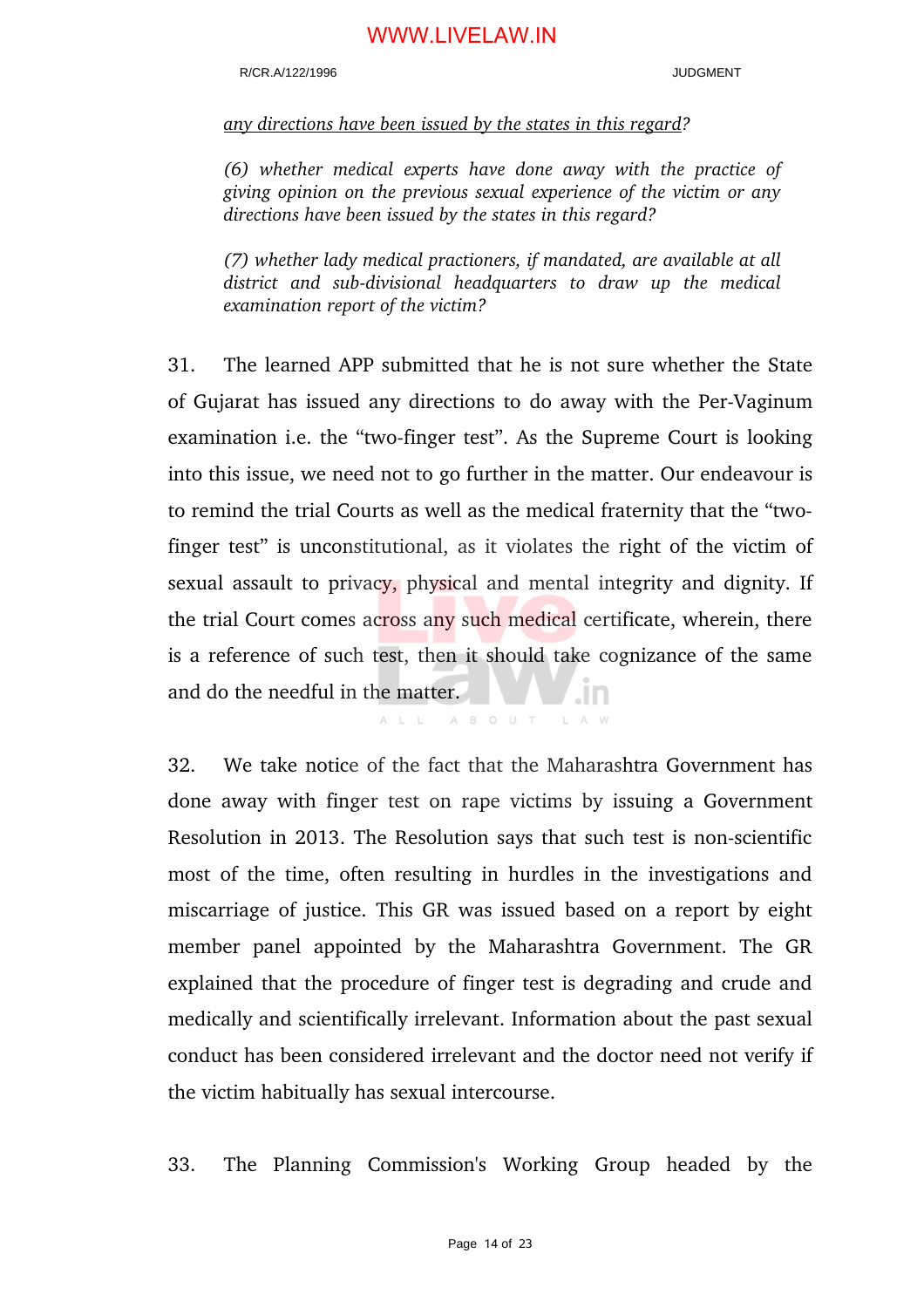#### R/CR A/122/1996 JUDGMENT

Secretary, Women and Child Development Ministry, in its report in January, 2012 recommended abolition of this test in order to protect the victims of sexual abuse from further mental trauma. The group also suggested to review the Code of Criminal Procedure to make the procedures more women and child friendly. The social activists have for long been demanding a ban on the "archaic and outdated" practice. They termed the test "unscientific and degrading".

34. Undoubtedly, the two finger test and its interpretation violates the right of rape survivors to privacy, physical and mental integrity and dignity. Thus, this test, even if the report is affirmative, cannot *ipso facto*, be given rise to presumption of consent. The Medical procedures should not be carried out in a manner that constitutes cruel, inhuman or degrading treatment and health should be of paramount consideration while dealign with the gender-based violence. The State is under an obligation to make such services available to survivors of sexual violence. Proper measures should be taken to ensure their safety and there should be no arbitrary or unlawful interference with her privacy. Keeping in mind the International Covenant on Economic, Social, and Cultural Rights 1966 and the UN Declaration of Basic Principles of Justice for victims of Crime and Abuse of Power 1985, the apex Court said, rape survivors are entitled to legal recourse that does not retraumatize them or violate their physical or mental integrity and dignity. They are also entitled to medial procedures conducted in a manner that respect their right to consent.

35. We need not discuss the oral evidence of any other witness.

36. Having heard the learned counsel appearing for the parties and having gone through the materials on record, the only question that falls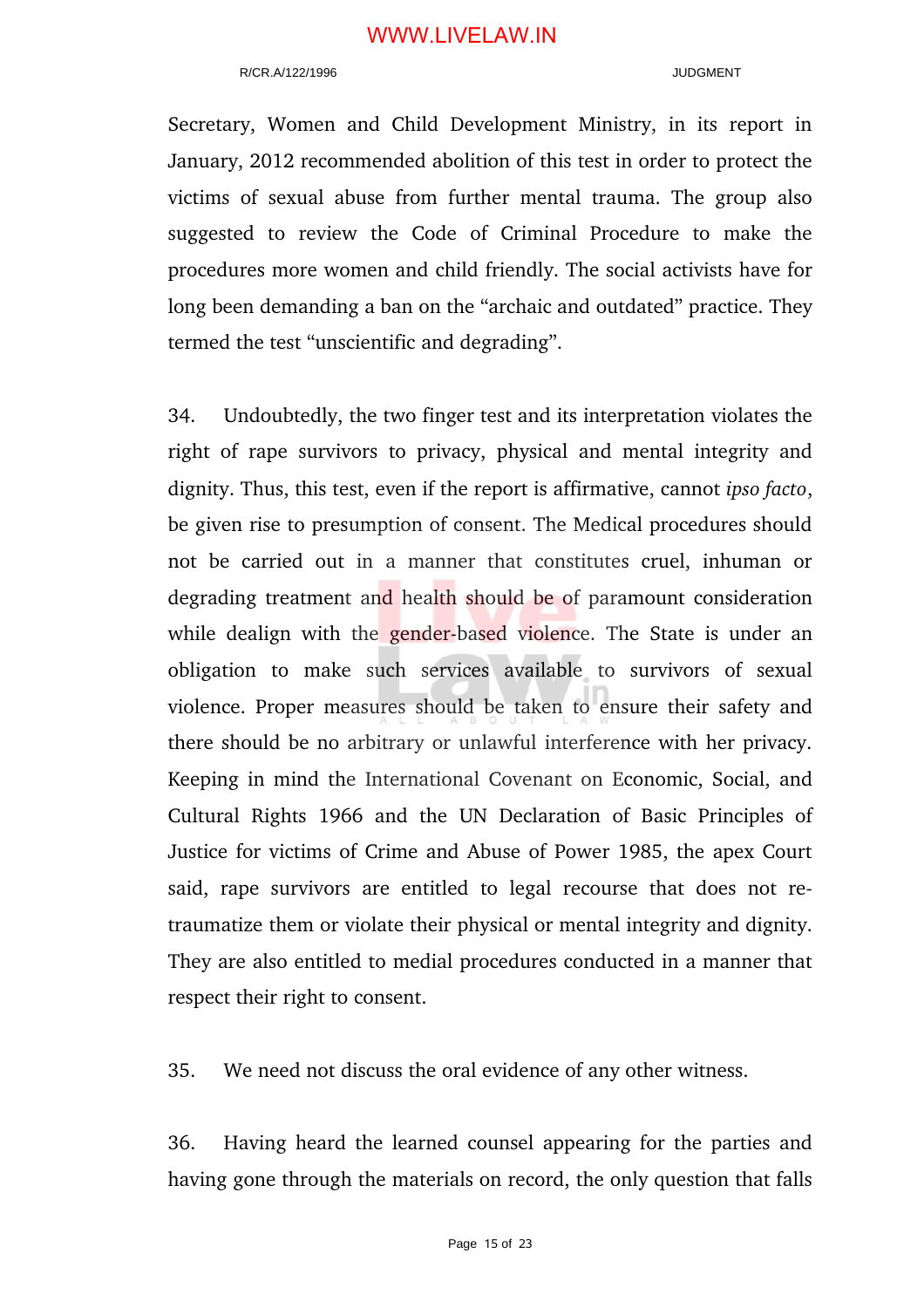#### R/CR.A/122/1996 JUDGMENT

for our consideration is whether the trial Court committed any error in holding the accused guilty of the offence of kidnapping punishable under Section-366 of the IPC and acquitting the accused of the offence of rape punishable under Sections-376 of the IPC.

37. It would be relevant to reproduce some portion of the operative part of the order passed by the trial Court.

*"The advocate for the accused is not present. Shri Mahida for the prosecution, states that considering the age of the victim, which is 2 months short in 16 years, maximum sentence should be imposed under section 363, 366 of IPC.*

*I presumed the age of the victim to be above 16 years. It is an error of calculation in the judgment and when the accused has been acquitted for the offence under section 376 of IPC because of error in counting the age, nothing can be done now in that respect because the judgment has been pronounced. In this case, victim's father Shankarbhai Mohanbhai Raval has stated the victim's age to be 17 to 18 years. Moreover, the intercourse was with the consent of the victim. Considering these facts, I pass the order as follows:"*

. In

38. The picture that emerges from the materials on record is that the victim remained in custody of the accused for a period of about one month. Initially, the victim and the accused stayed at village-Ghoda. Thereafter, for some time at the house of the brother of the accused situated at village-Kadi. The victim has deposed in clear terms that the accused used to forcibly have sexual intercourse with her. There are two ways of looking into the evidence on record. The overall evidence on record may give an impression that the victim was a consenting party. The story as narrated by the victim that she was kidnapped by the accused early in the morning at around 5 o'clock on the date of incident does not prima-facie inspire confidence. It appears that the victim left her parental home on her own free will and volition alongwith the accused. Even if we hold that the victim was a consenting party and had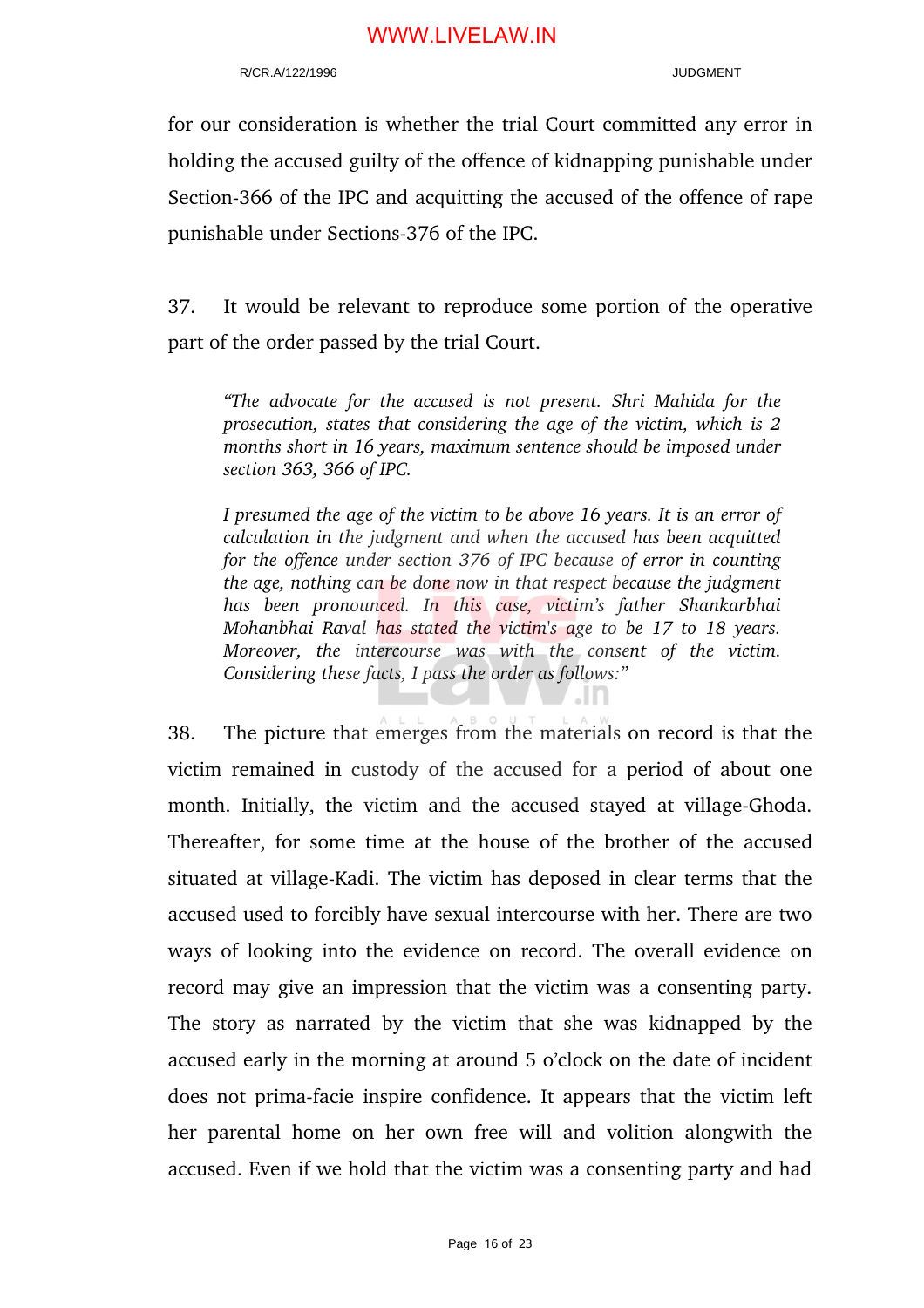#### R/CR.A/122/1996 JUDGMENT

some relations with the accused, there is no escape from the fact that the victim was minor. The documentary evidence on record in the form of the Certificate evidencing the date of birth and the admission certificate Exhs.19 and 20 respectively indicates the birth date of the victim as 01/06/1978. The victim is alleged to have been kidnapped and ravished from 26/03/1994 onwards. Indisputably, she was less than 16 years of age. This part of the evidence has not been challenged on behalf of the accused.

39. The documentary evidence in the form of Exhs.19 & 20 respectively *i.e.the* certificate evidencing the date of birth and the admission certificate has been proved by the prosecution through the evidence of the P.W.7, Exh.18, Baluben M. Vaghela. The P.W.7 Baluben has been examined by the prosecution in her capacity as the Principal of the Primary School, Gyaspur Bhatha.

40. Be that as it may, once the victim is found to be a minor at the time of the commission of offence, more particularly, when it comes to the offence of rape, the accused cannot plead in his defence that the victim was a consenting party.

41. The act will fall in clause sixthly of Section 375 which reads as under :

#### *"Rape*

*... ... ... .... ....* 

*375. A man is said to commit "rape" who,except in the case hereinafter excepted, has sexual intercourse with a woman under circumstances falling under any of the six following descriptions :* 

*Sixthly. With or without her consent, when she is under sixteen years of age."* 

42. Next comes the question whether the ingredients of Sections 363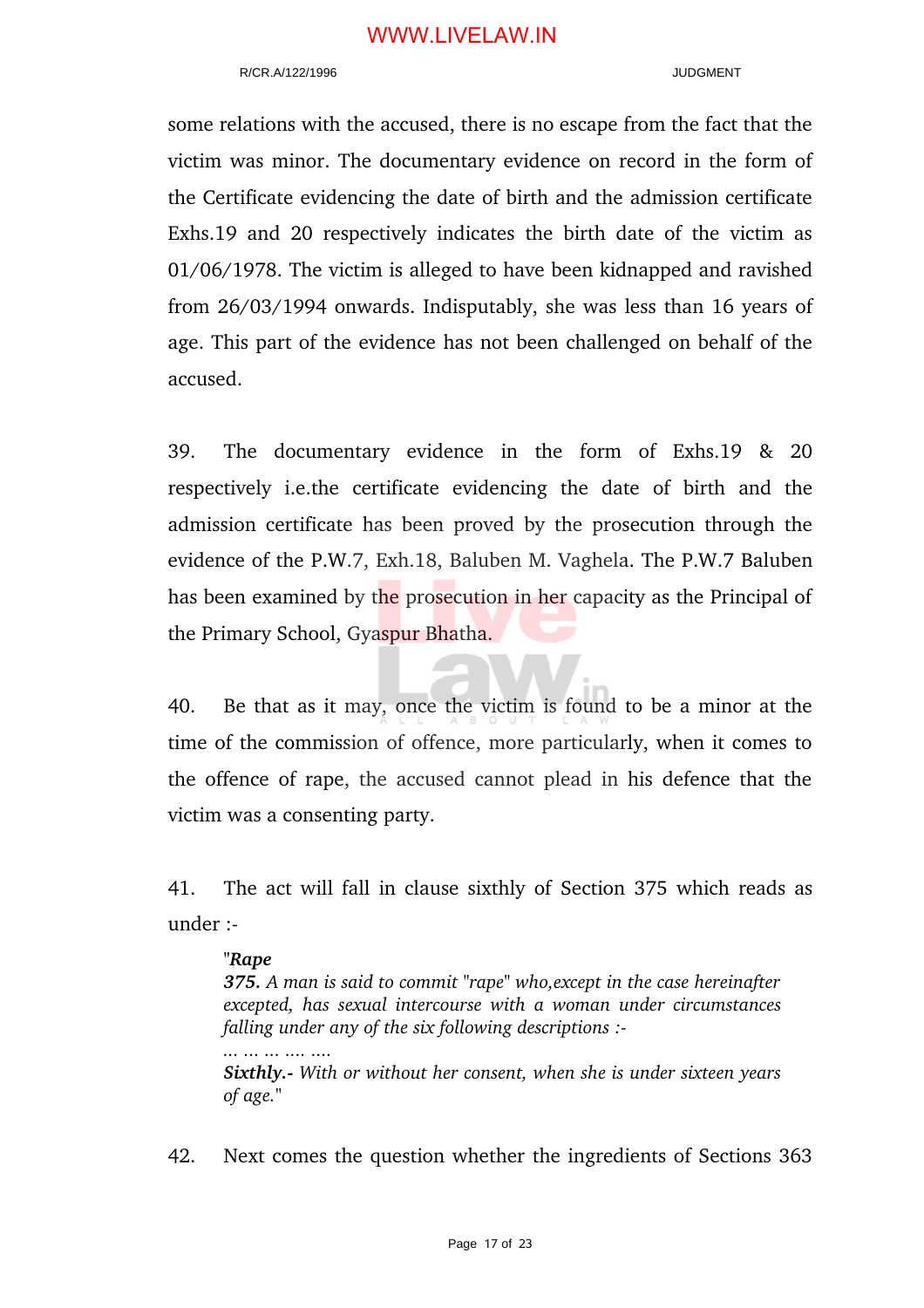#### and 366, I.P.C. are made out.

43. Section 361, I.P.C. reads :

*"361. Kidnapping from lawful guardianship. Whoever takes or entices any minor under sixteen years of age if a male, or under eighteen years of age if a female, or any person of unsound mind, out of the keeping of the lawful guardian of such minor or person of unsound mind, without the consent of such guardian, is said to kidnap such minor or person from lawful guardianship.*

*Explanation. The words 'lawful guardian' in this section include any person lawfully entrusted with the care of custody of such minor or other person.*

*Exception. This section does not extend to the act of any person who in good faith believes himself to be the father of an illegitimate child, or who in good faith believes himself to be entitled to lawful custody of such child, unless such act is committed for an immoral or unlawful purpose."*

The object of this section seems as much to protect the minor children from being seduced for improper purposes as to protect the rights and privileges of guardians having the lawful charge or custody of their minor wards. The gravamen of this offence lies in the taking or enticing of a minor under the ages specified in this section, out of the keeping of the lawful guardian without the consent of such guardian. The words "takes or entices any minor . . . . . . . . . . . . . . . . . . . . . . . . out of the keeping of the lawful guardian of such minor" in Section 361, are significant. The use of the word "Keeping" in the context connotes the idea of charge, protection, maintenance and control; further the guardian's charge and control appears to be compatible with the independence of action and movement in the minor, the guardian's protection and control of the minor being available, whenever necessity arises. On plain reading of this section the consent of the minor who is taken or enticed is wholly immaterial : it is only the guardian's consent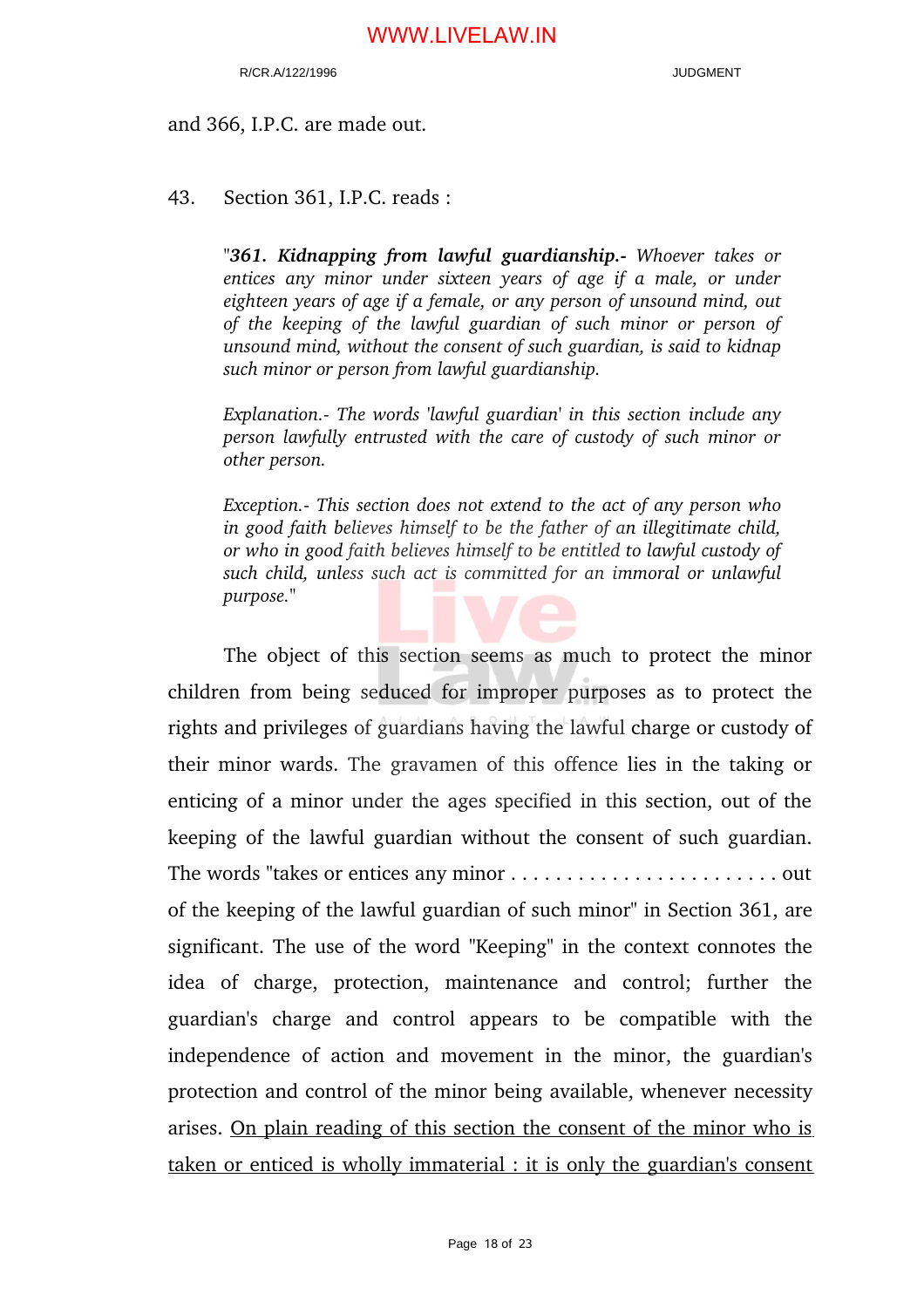which takes the case out of its purview. Nor is it necessary that the taking or enticing must be shown to have been by means of force or fraud. Persuasion by the accused person which creates willingness on the part of the minor to be taken out of the keeping of the lawful guardian would be sufficient to attract the Section.

44. In *State of Haryana v. Raja Ram (1973 (1) SCC 544)* English decisions were noticed by the Supreme Court for the purpose of illustrating the scope of the protection of minor children and of the sacred right of their parents and guardians to the possession of minor children under the English law. The decisions noticed were *Reg v. Job Timmins (169 English Reports 1260); Reg v. Handley and another, (175 English Reports 890) and Reg v. Robb (176 English Reports 466). In the first case Job Timmins* was convicted of an indictment framed upon *9 Geo. IV, Clause 31, Section 20* for taking an unmarried girl under sixteen out of the possession of her father, and against his will. It was observed by *Erle, C.J.* that the statute was passed for the protection of parents and for preventing unmarried girls from being taken out of possession of their parents against their will. Limitation the judgment to the facts of that case it was said that no deception or forwardness on the part of the girl in such cases could prevent the person taking her away from being guilty of the offence in question. The second decision is authority for the view that in order to constitute an offence under 9 Geo. IV, Clause 31, Section 20 it is sufficient if by moral force a willingness on the part of the girl to go away with the prisoner is created; but if her going away with the prisoner is entirely voluntary, no offence is committed. The last case was of a conviction under the Statute (24 and 25 Vict. Clause 100, Section 55). There inducement by previous promise or persuasion was held sufficient to bring the case within the mischief of the State. In the English Statutes the expression used was *"take out of the possession"* and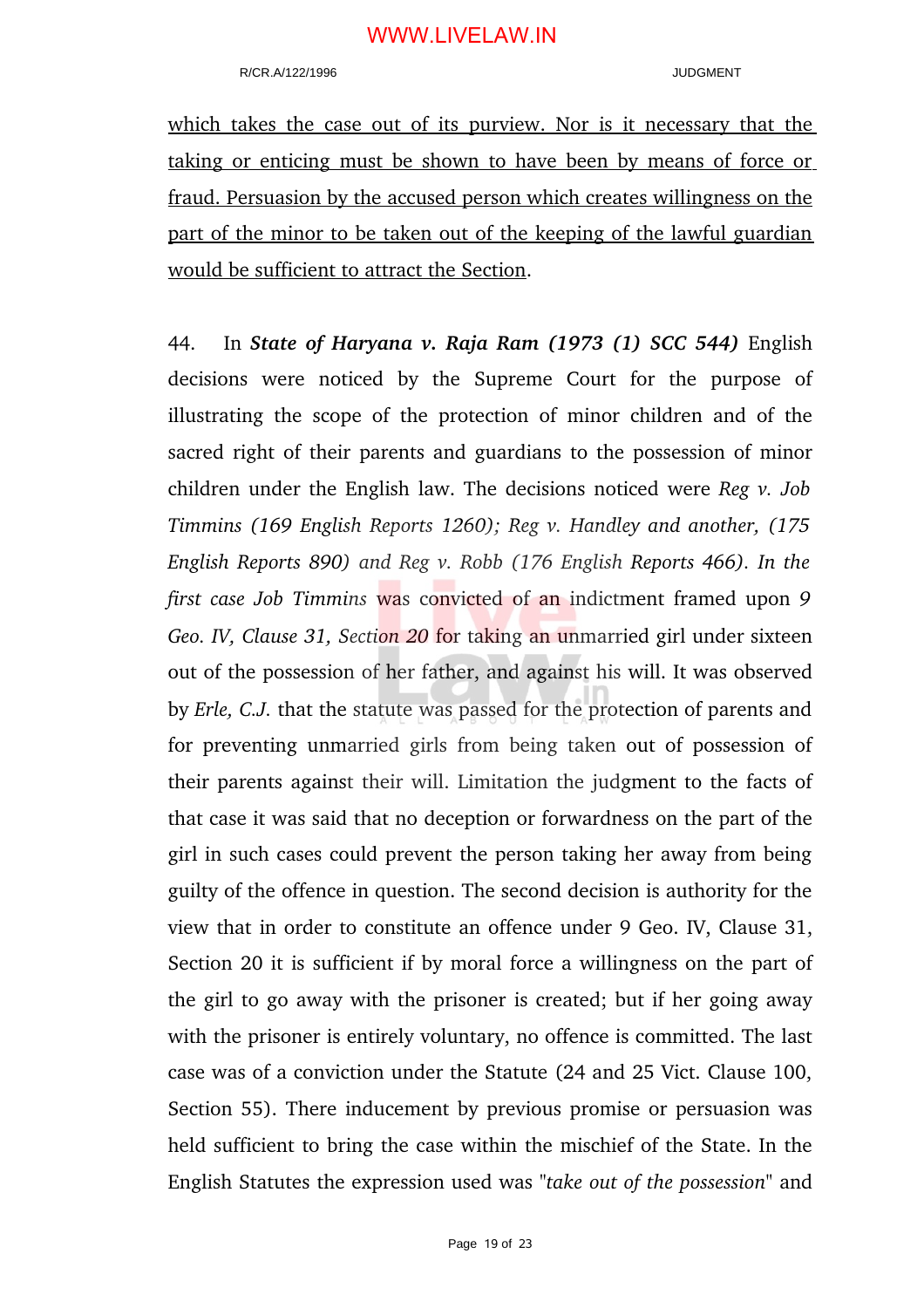#### R/CR.A/122/1996 JUDGMENT

not *"out of the keeping"* as used in Section 361, I.P.C. But that expression was construed in the English decisions not to require actual manual possession. It was enough if at the time of the taking the girl continued under the care, charge and control of the parent*:See Reg v. Manketelow (6 Cox Criminal Cases 143)*. These decisions were held to confirm the view that Section 361 is designed also to protect the sacred right of the guardians with respect of their minor wards.

45. The position was again reiterated in *Thakorlal D. Vadgama v. The State of Gujarat (AIR 1973 SC 2313)* wherein it was, *inter alia*, observed as follows : *1973 Cri LJ 1541 (para 9)*

*"The expression used in Section 361, I. P. C. is "whoever takes or entices any minor". The word "takes" does not necessarily connote taking by force and it is not confined only to use of force, actual or constructive. This word merely means, "to cause to go," "to escort" or "to get into possession". No doubt it does mean physical taking, but not necessarily by use of force or fraud. The word "entice" seems to involve the idea of inducement or allurement by giving rise to hope or desire in the other. This can take many forms, difficult to visualise and describe exhaustively; some of them may be quite subtle, depending for their success on the mental state of the person at the time when the inducement is intended to operate. This may work immediately or it may create continuous and gradual but imperceptible impression culminating after some time, in achieving its ultimate purposes of successful inducement. The two words "takes" and "entices", as used in Section 361, I. P. C. are in our opinion, intended to be read together so that each takes to some extent its colour and content from the other. The statutory language suggests that if the minor leaves her parental home completely uninflunced by any promise, offer or inducement emanating from the guilty party, then the latter cannot be considered to have committed the offence as defined in Section 361, I. P. C."*

46. Even if the evidence relating to use of force or fraud is excluded the accused must be held to have taken the prosecutrix from her lawful guardianship for the purpose of having sexual intercourse with her and, therefore, he has been rightly held guilty for the offence under Section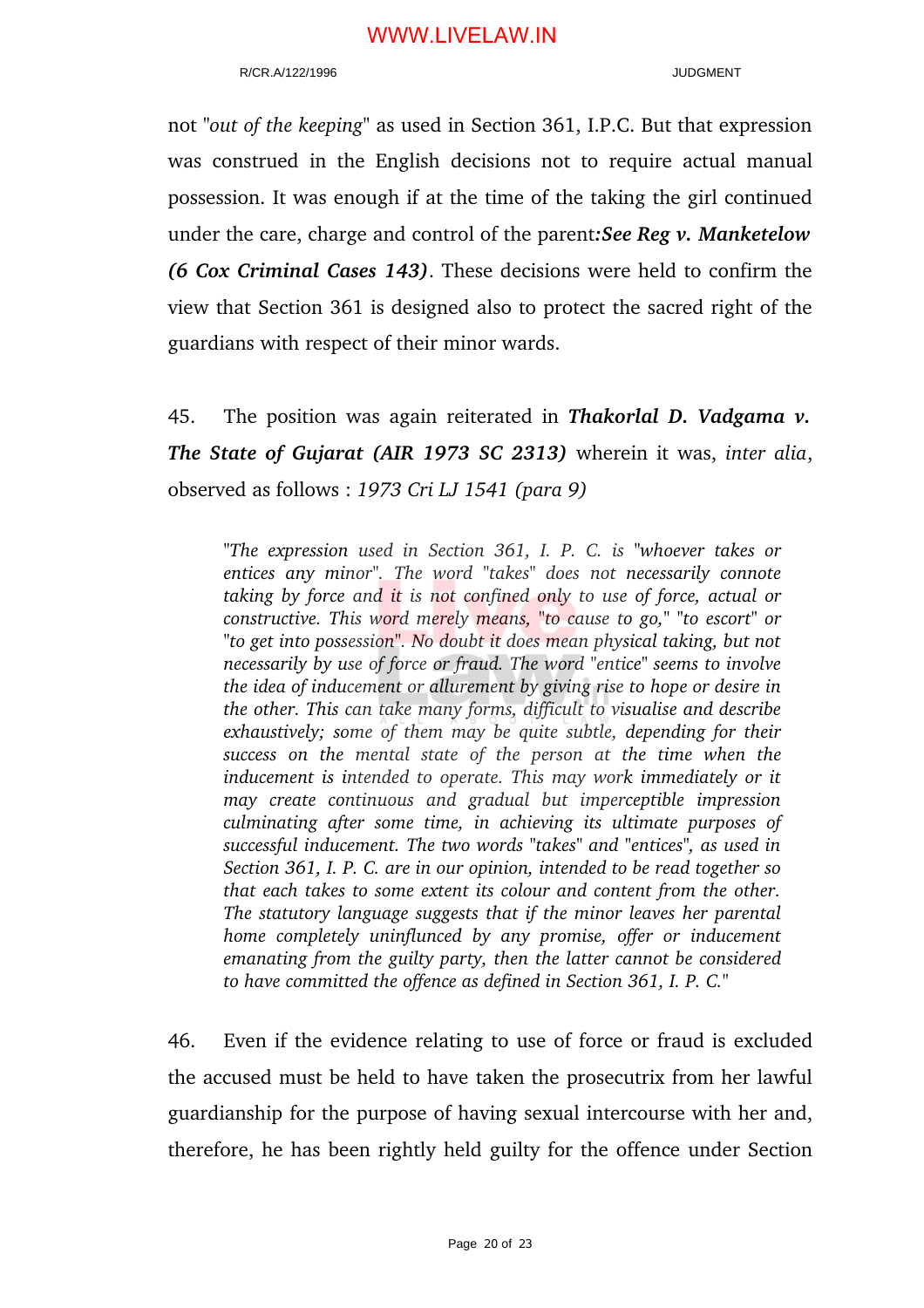366, IPC.

47. We see no reason to disbelieve the testimony of the prosecutrix as regards the sexual intercourse with her. It is extremely unlikely that a young girl will falsely allege sexual intercourse with her, since she knows that by making such an accusation, she would be sacrificing what is most dear to her. In a tradition bound non-permissive society like ours, a young girl would be reluctant even to admit an incident of sexual intercourse with her, conscious as she would be of being criticized not only by the society but also by her own family members, relatives and neighbours who may somehow or the other hold her at least partly responsible for the incident which happened with her. Even the parents of an unmarried girl would not report such an incident to the police unless they are absolutely sure of its truthfulness. The parents of an unmarried girl would always be aware of the risk that comes to be associated with the marriage of an unmarried girl who is subjected to sexual intercourse and that too by two young boys professing an altogether different religion. They know that if such an incident becomes public it would be difficult for them to find a suitable match for their daughter from a respectable family. Their natural inclination would be to avoid giving publicity to such an incident lest their family name and family honour is brought under disrepute on account of an adverse publicity. Therefore, we find no good ground to reject the testimony of the prosecutrix to the effect that she was subjected to sexual intercourse by the appellant.

48. Unfortunately, the trial Court realized its mistake in calculating the age of the victim at a very late stage. The trial Court had already pronounced the judgment of acquittal so far as the offence of rape is concerned. While the trial Court was hearing the accused and the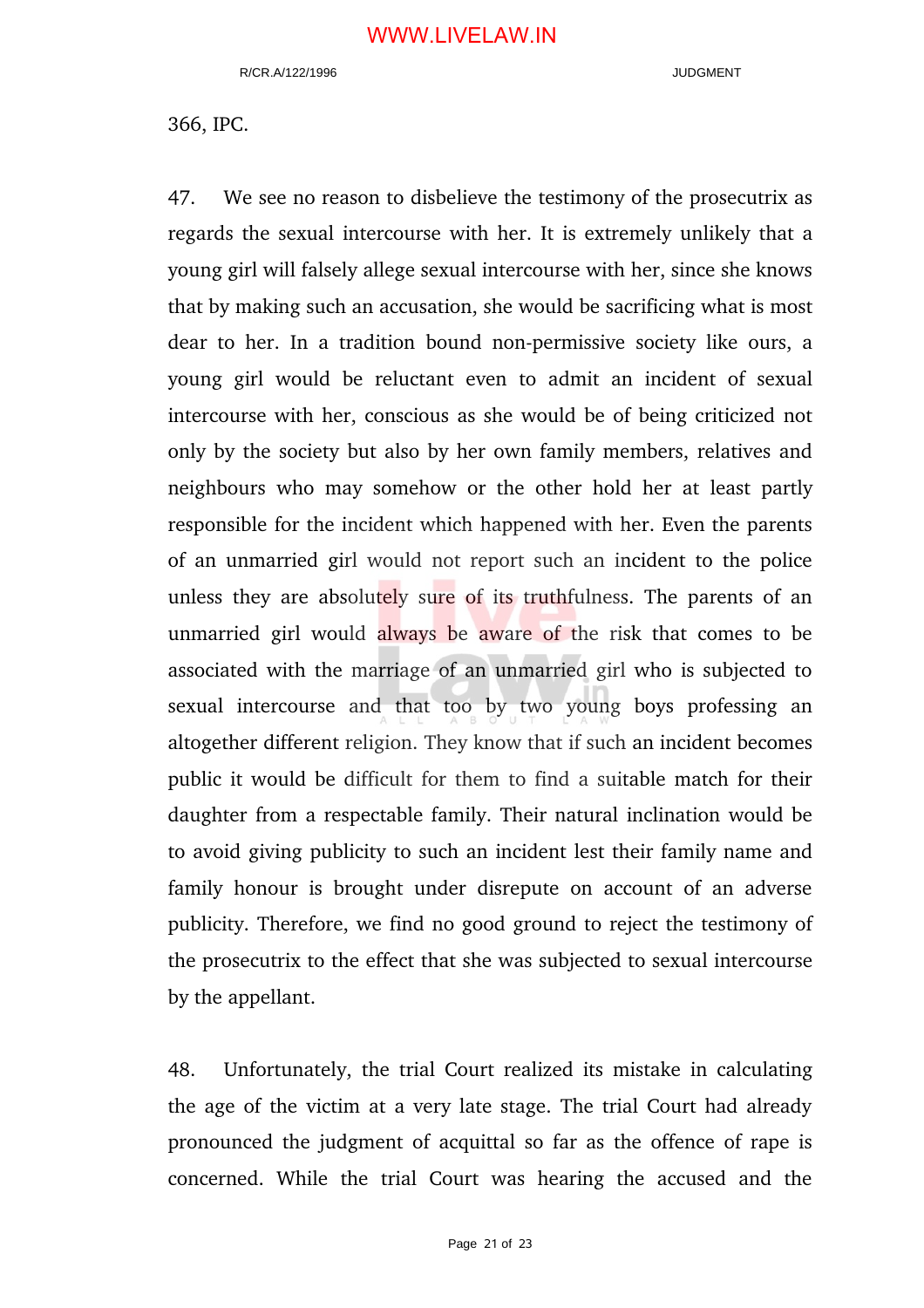#### R/CR A/122/1996 JUDGMENT

prosecution at the point of sentence it realized that the victim was a minor. In such circumstances, the trial Court found itself in a helpless situation as it could not have reviewed its order of erroneous acquittal or illegal acquittal so far as the offence of rape is concerned.

49. We are left with no other option but to hold the accused guilty of the offence of rape punishable under Section-376 of the IPC. At the same time, we do not found any error in the judgment of the trial Court holding the accused-appellant guilty of the offence of kidnapping punishable under Section-366 of the IPC.

50. In view of the aforesaid discussion, the conviction appeal preferred by the accused should fail and on the other-hand, the acquittal appeal preferred by the State of Gujarat should succeed.

51. In the result, the Criminal Appeal No.25 of 1996 preferred by the accused stands dismissed. The judgment and order of conviction passed by the Additional Sessions Judge, Ahmedabad Rural, Ahmedabad, dated  $24<sup>th</sup>$  November, 1995 in the Sessions Case No.229 of 1994 for the offences punishable under Sections-363 and 366 respectively of the Indian Penal Code is hereby affirmed.

The Criminal Appeal No.122 of 1996 preferred by the State of Gujarat is allowed. The accused viz. Rameshchandra Ramabhai Panchal is held to be guilty of the charge of having committed offence of rape punishable under Section-376 of the Indian Penal Code.

52. As we are allowing the acquittal appeal of the State of Gujarat holding the accused guilty of the offence, we need to hear him on the point of sentence. In such circumstances referred to above, the Registry